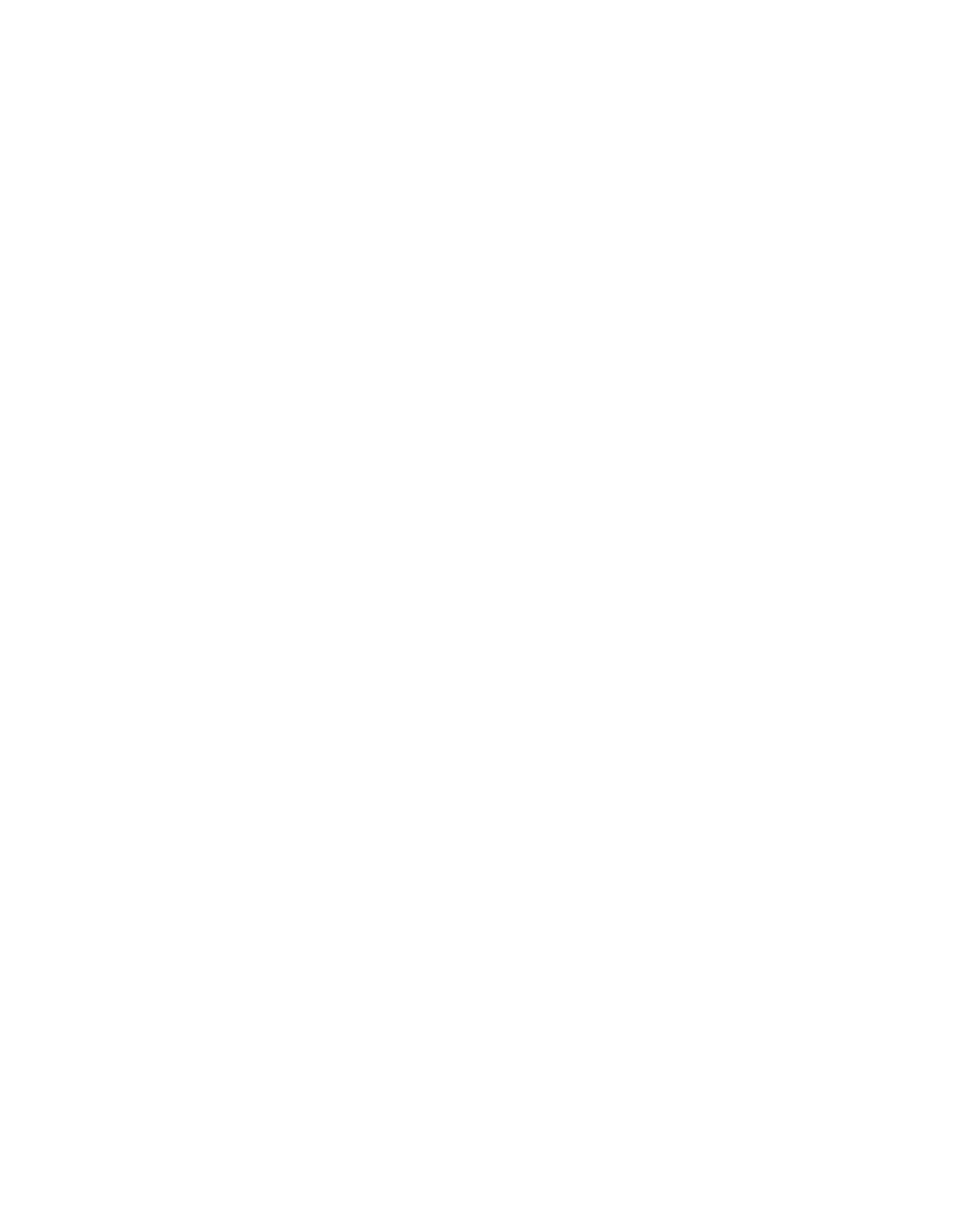# **TABLE OF SUMMARY**

| <b>Breakfast</b>                       | $3 - 5$   |
|----------------------------------------|-----------|
| <b>Breaks &amp; Break Enhancements</b> | $6 - 9$   |
| Lunch                                  | $10 - 14$ |
| <b>Dinner</b>                          | $15 - 17$ |
| Hors D 'Oeuvres                        | 18        |
| <b>Reception Displays</b>              | 19        |
| <b>Stations</b>                        | $20 - 21$ |
| <b>Beverages</b>                       | 22-25     |
| <b>Technology &amp; Audio Visual</b>   | 26-28     |



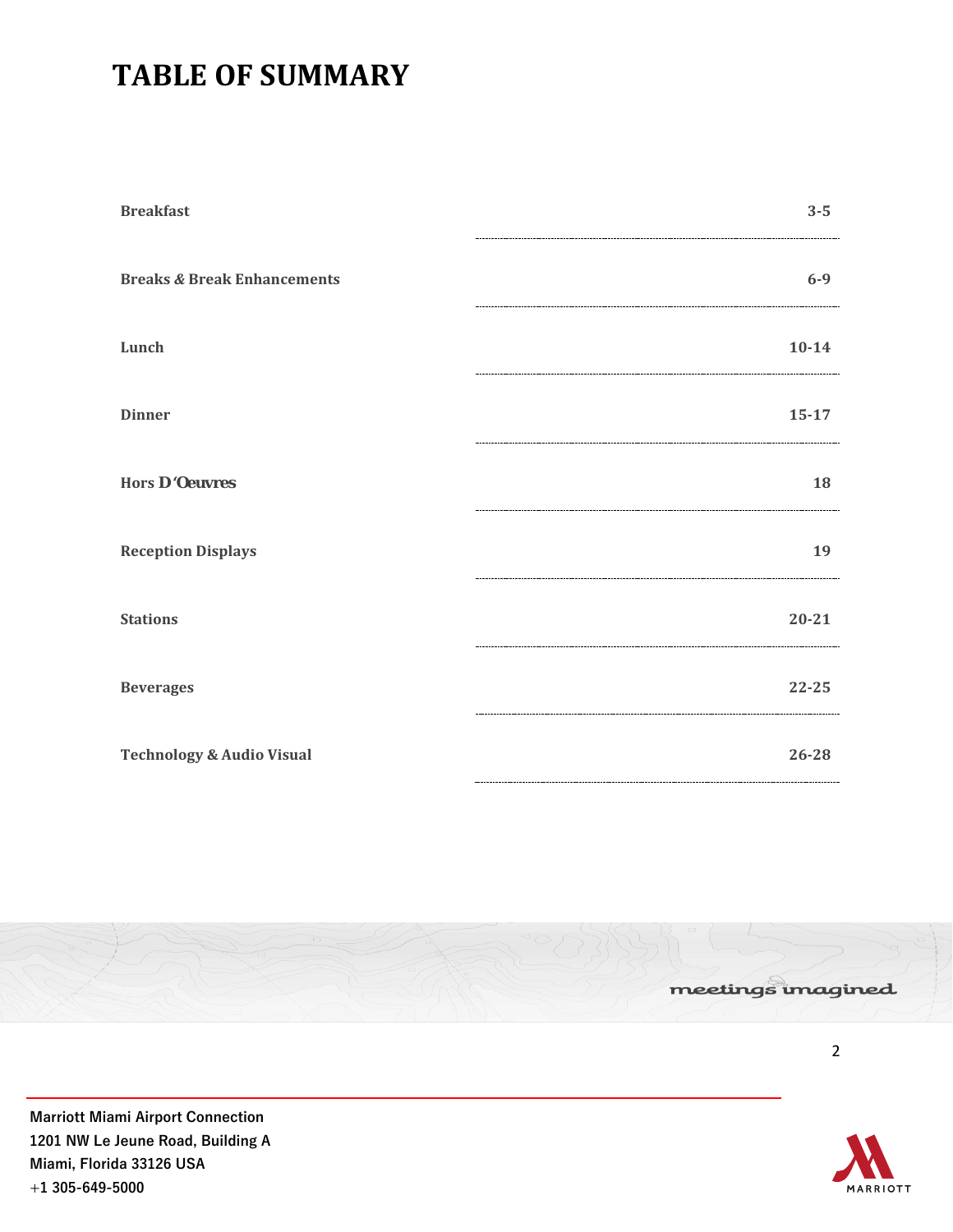# **BREAKFAST**

# **BUFFET BREAKFAST**

# *Traditional Continental Breakfast* **| \$22 per Person**

Seasonal Cut Fruits Assorted Breakfast Pastries, Muffins, Croissants & Danish Assorted Bagels, Butter, Fruit Preserves, and Cream Cheese Individual Plain & Greek Yogurts Florida Orange Juice & Cranberry Juice Seattle's Best® Coffee, Decaffeinated and Assorted Selection of Teas

# *Upgraded Continental Breakfast* **| \$28 per Person**

Seasonal Cut Fruits Assorted Breakfast Pastries, Muffins, Croissants & Danish Assorted Bagels, Butter, Fruit Preserves, and Cream Cheese Individual Plain & Greek Yogurts Hot Breakfast item, Choice of: Breakfast Veggie Burrito OR Egg & Cheese Croissant Florida Orange Juice & Cranberry Juice Seattle's Best® Coffee, Decaffeinated and Assorted Selection of Teas

# *Hot Breakfast Buffet* **| \$33 per Person**

Seasonal Cut Fruits Assorted Breakfast pastries, Muffins, Croissants & Danish Assorted Bagels, Butter, Fruit Preserves, and Cream Cheese Individual Plain & Greek Yogurts Hot Oatmeal, Brown Sugar, Raisins, Toasted Almonds Scrambled Eggs Bacon or Sausage Breakfast Potatoes Florida Orange Juice & Cranberry Juice Seattle's Best® Coffee, Decaffeinated and Assorted Selection of Teas

*\*For Groups of 20 or less a fee of \$100.00 will apply 25% Service Charge and 9% Sales Tax will be added to all listed Food and Beverage Menu Prices*



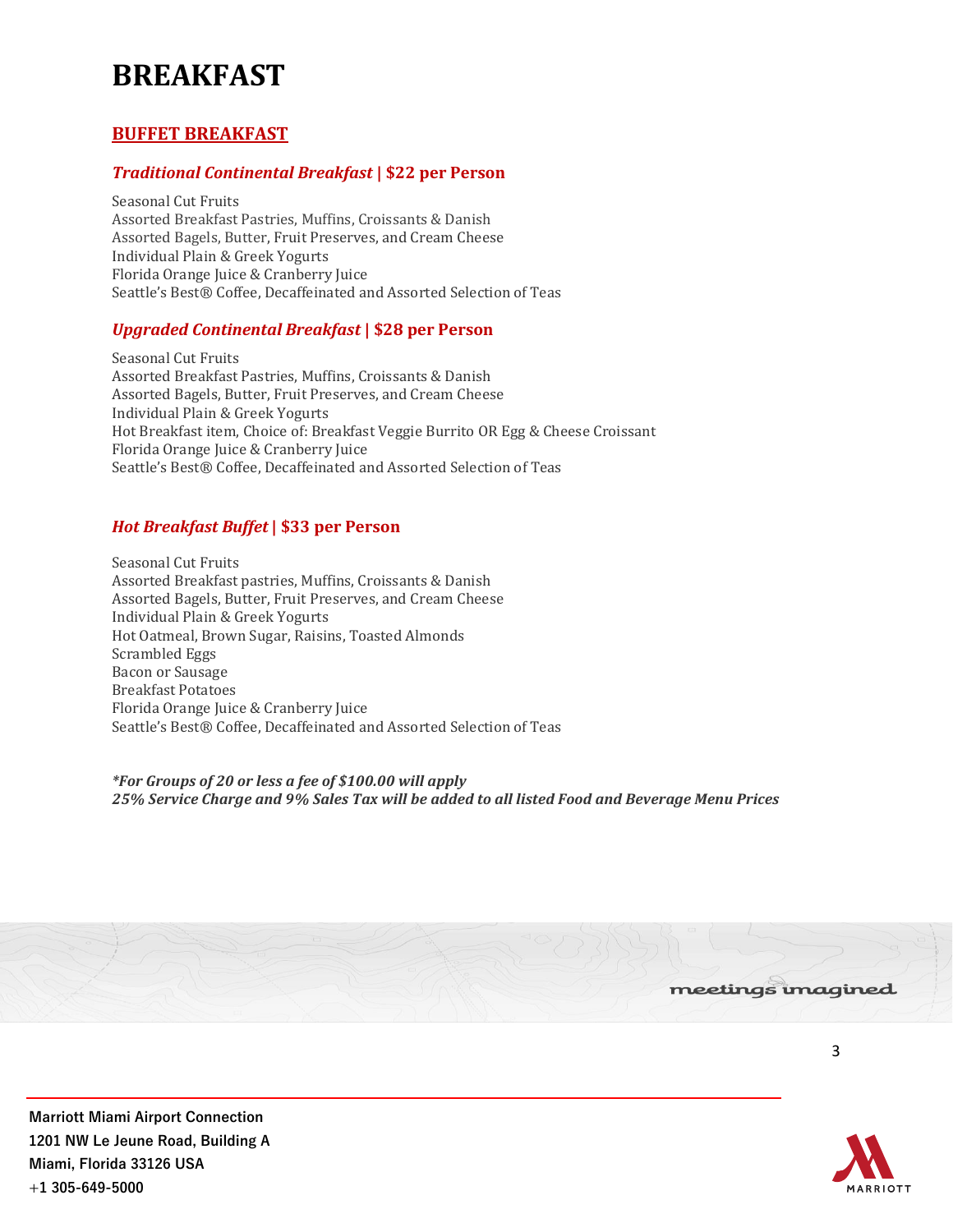# **PLATED BREAKFAST**

# *Plated Breakfast*

All plated breakfasts include: Seasonal Cut Fruit Freshly Baked Muffins & Danish Florida Orange Juice Seattle's Best® Coffee, Decaffeinated and Assorted Selection of Teas

*All American* **| \$22 per person** *Scrambled Eggs, Breakfast Potato Hash, Bacon or Sausage*

*French Toast* **| \$22 per person** *Sweet Cream Cheese, Maple Syrup, Berries, Bacon or Sausage*

*Breakfast Burrito* **| \$24 per person**  *Scrambled Eggs, Chorizo, Cheddar Cheese, Flour Tortilla, Breakfast Potato Hash, Bacon or Sausage*

*25% Service Charge and 9% Sales Tax will be added to all listed Food and Beverage Menu Prices* 



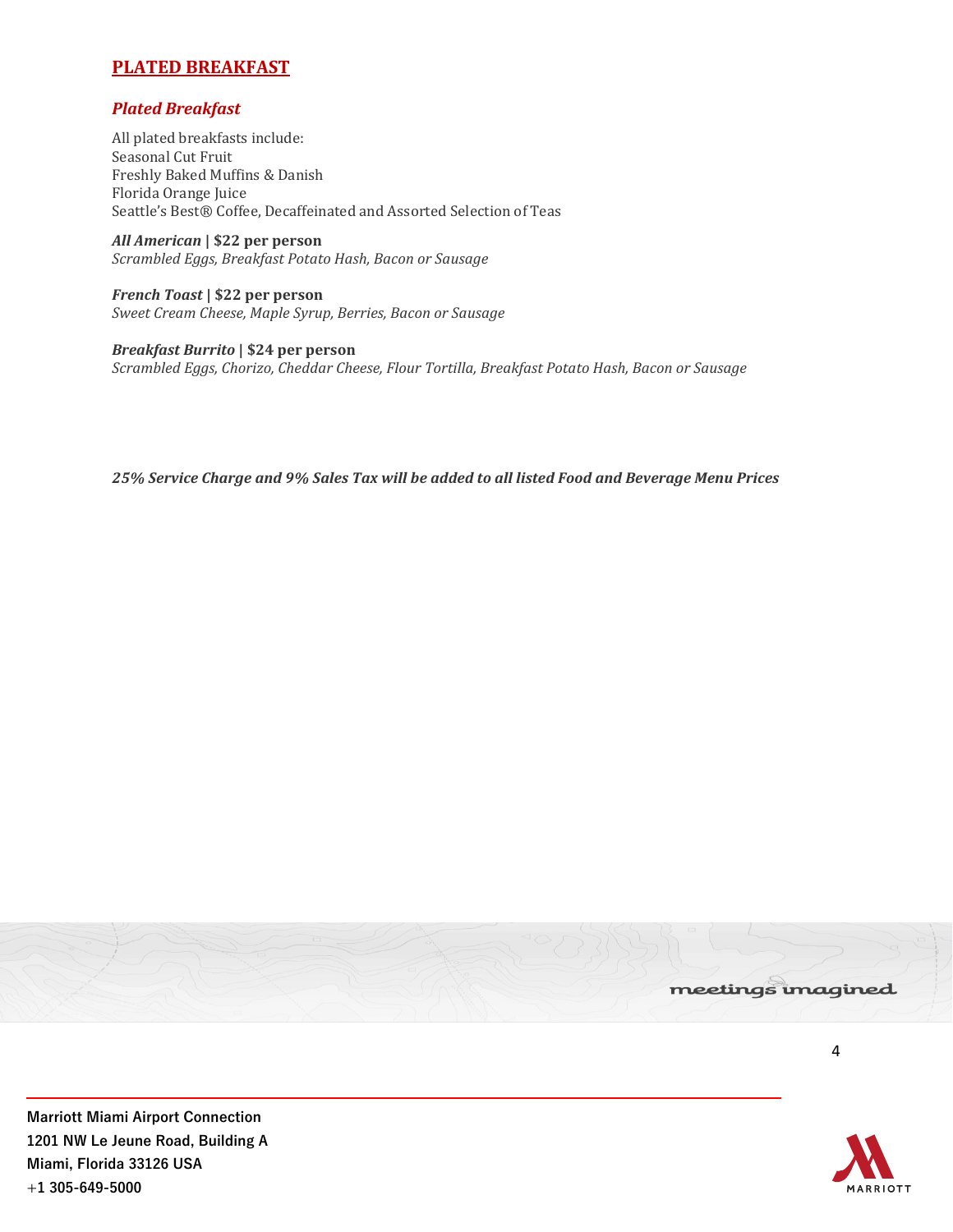# **ELEVATE YOUR BREAKFAST**

## *Enhancements*

Croissant Sandwich - Bacon, Egg & Cheddar Cheese | \$6 per person Breakfast Cuban- Ham, Egg, Avocado & Swiss Cheese | \$6 per person Cuban Eggs Benedict | \$6 per person Cheese & Egg Arepas | \$6 per person Biscuits & Gravy | \$5 per person French Toast, Maple Syrup | \$5 per person Hot Oatmeal, Brown Sugar, Raisins, Toasted Almonds | \$3 per person Mini Berry Parfaits | \$3 each Cuban Pastries | \$36 per dozen Smoked Lox – Bagels, Cream Cheese, Capers & Red Onions | \$9 per person

## *Breakfast Stations*

Minimum 25 guests required

Omelet Station | \$15 per person Eggs, Egg Whites, Egg Beaters, Peppers, Onions, Mushrooms, Tomatoes, Spinach, Diced Ham, Bacon and Shredded Cheese

Arepa Station | \$20 per person Yellow Corn Arepas Perico – Scrambled Eggs, Tomato, Onions Queso Fresco Shredded Beef Shredded Chicken & Avocado Salad (Reina Pepiada) Cilantro Sauce Salsa Rosada Black Beans Guacamole Pico de Gallo Butter

\* Attendant Fee Included. 1 Station Attendant per 50 People

*25% Service Charge and 9% Sales Tax will be added to all listed Food and Beverage Menu Prices* 



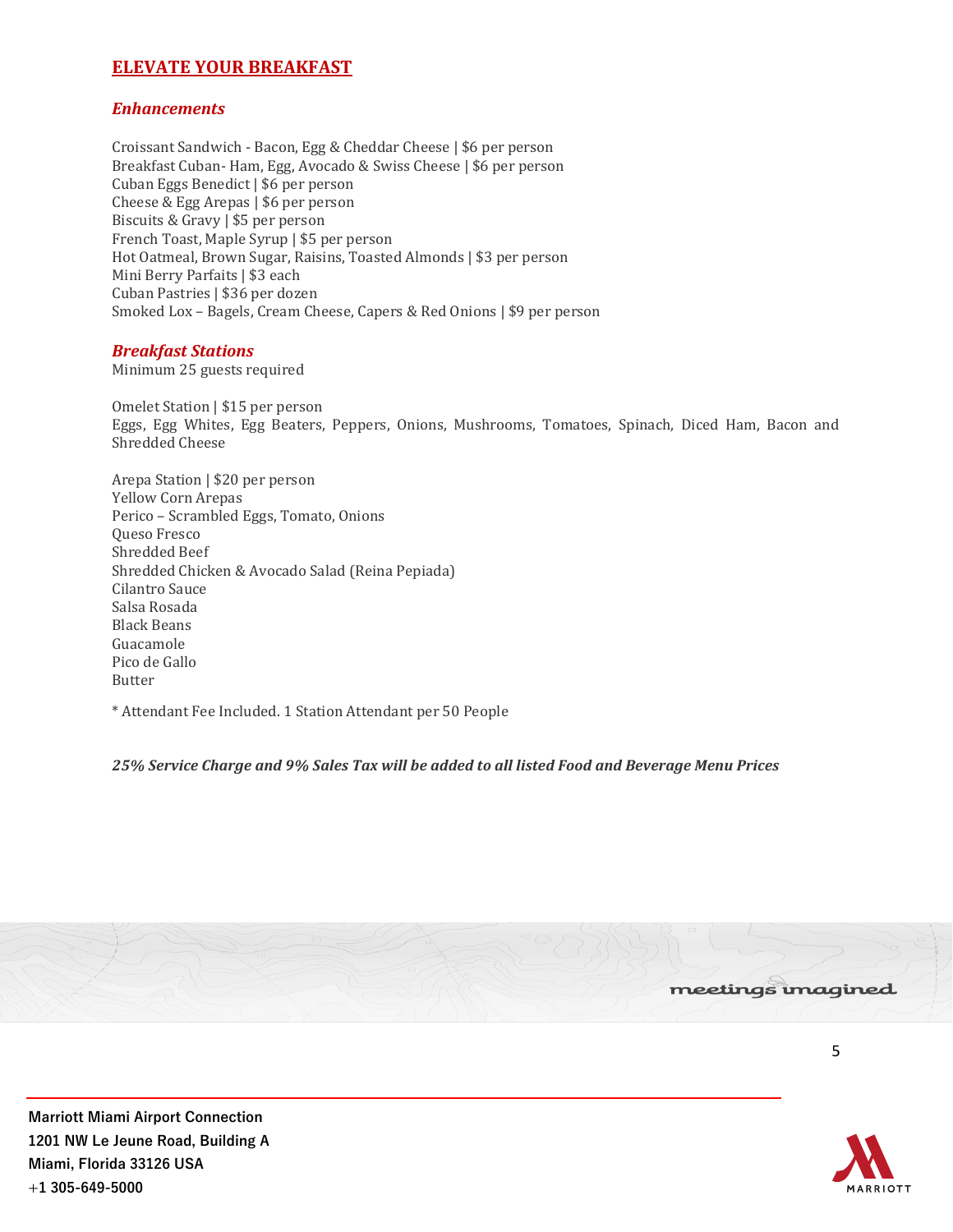# **BREAKS**

All Breaks include Seattle's Best® Coffee & Decaffeinated Coffee and Assorted Selection of Teas

# **AM Breaks**

# *Little Havana***| \$18 per Person**

Assortment of Cuban Pastries (Guava & Cheese) Croquetas (Ham) Tostada (Petite Cuban Toast)

# *Make Your Own Parfait Station***| \$19 per Person**

Homemade Granola and Dried Fruits (Mango, Papaya, Apricot) Berries, Sliced Almonds, Chia Seeds, Shredded Coconut Honey, Greek Yogurt, Plain Yogurt

## *Tea Time* **| \$20 per Person**

Assorted Mini Scones (Caramel Toffee, Orange Cranberry) Jam Fruit Preserves Assorted Tea Sandwiches (Paprika & Egg Salad, Roasted pepper & Feta Cheese, Strawberry & Chicken Salad) Orange Segment & Mint Infused Water

## *Healthy* **| \$20 per Person**

Homemade Coconut Chia Pudding with Caribbean Fruit Garnish Hummus Duo: Traditional & Sweet Potato, Pita Bread Kevita Probiotic Beverage

### *Acai* **| \$20 per Person**

Pineapple, Banana, Blueberries, Strawberries Granola, Shredded Coconut, Walnuts, Chia Seeds Agave, Honey

*\*All Breaks Are Served for 30 Minutes*

*25% Service Charge and 9% Sales Tax will be added to all listed Food and Beverage Menu Prices.* 

#### meetings imagined

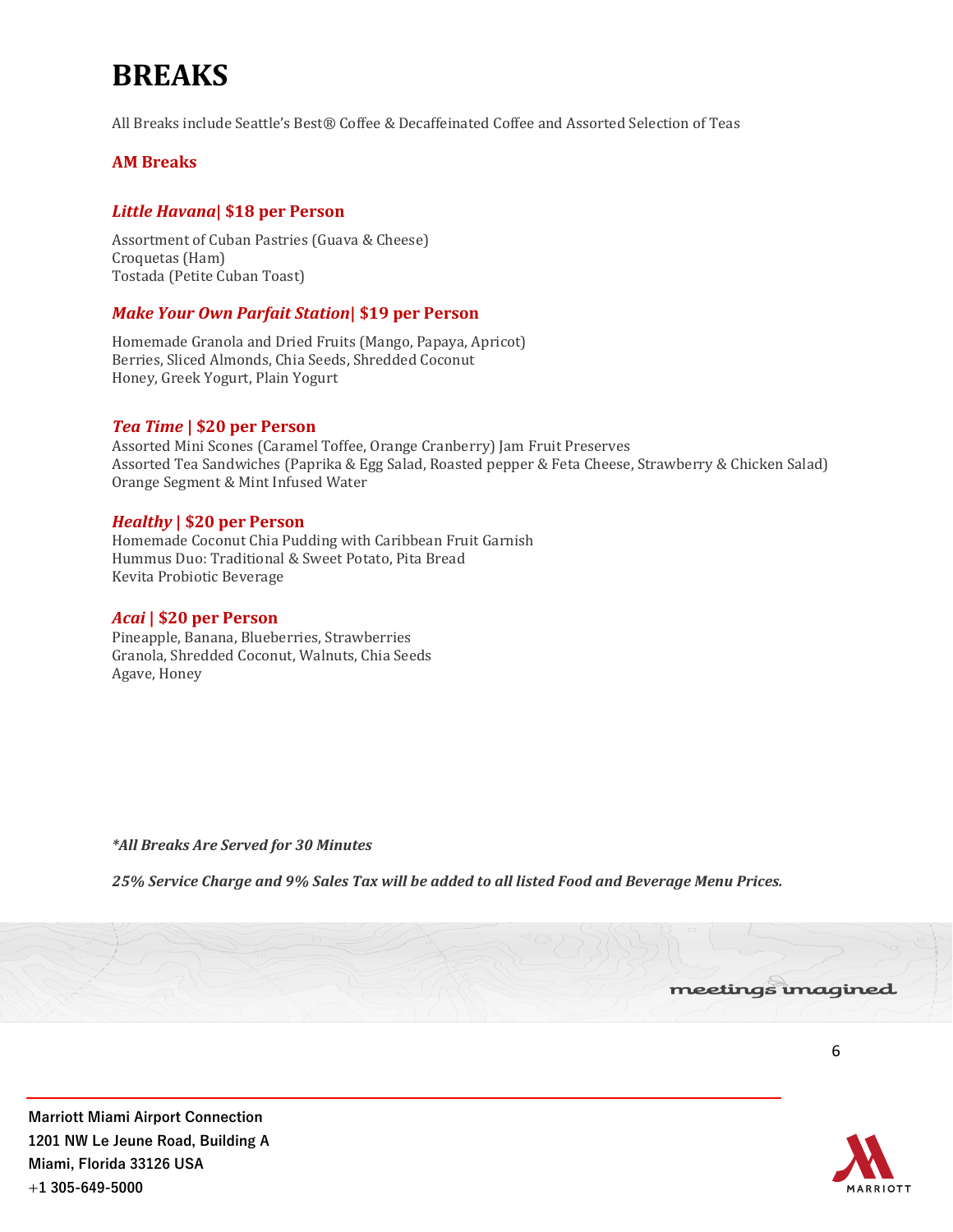All Breaks include Seattle's Best® Coffee & Decaffeinated Coffee and Assorted Selection of Teas

# **PM Breaks**

## *Sugar Rush***| \$19 per Person**

Assorted Freshly Baked Cookies (Chocolate Chip, Oatmeal Raisin, Macadamia Nut) Lemon Bars Sliced Apples: Caramel, Chocolate, Crushed Nuts

## *Once Upon a Time in Mexico***| \$22 per Person**

Guacamole, Fresh Salsa & Cheesy Dip Tricolor Tortilla Chips Churros: Dulce de Leche & Chocolate Dipping Sauces

#### *Welcome to Miami***| \$20 per Person**

Homemade Cajun Spiced Chicharron Mariquitas (plantain chips) Aji Verde Sauce Empanadas: Choice of Chorizo or Spinach

#### *Cinema* **| \$19 per Person**

Popcorn Bar including; Buttered Popcorn, Assorted Toppings: Chipotle, Cheddar Cheese, Old Bay & Smoked Salt Assorted Candy bars (Snickers, Gummy Bears, M&Ms)

## *All Day Beverage Break (Up to 8 Hours)* **| \$20 per Person**

Assorted Sodas Seattle's Best® Coffee & Decaffeinated Coffee and Assorted Selection of Teas

*\*All Breaks Are Served for 30 Minutes*

*25% Service Charge and 9% Sales Tax will be added to all listed Food and Beverage Menu Prices.* 



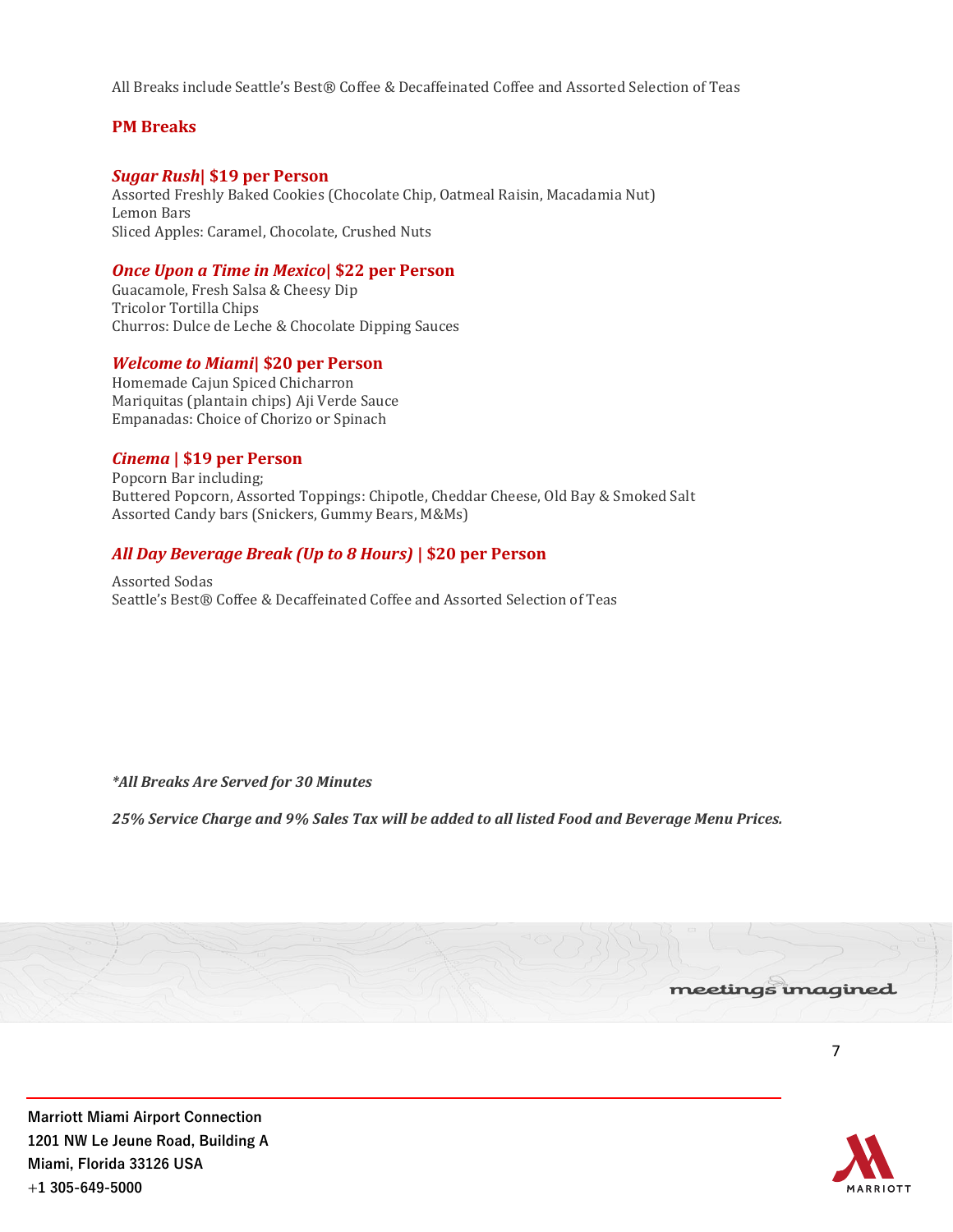## *Sweet Enhancements*

Fruit Skewers | \$36 per dozen Whole Fruit | \$3 each Mini Berry Parfaits | \$36 per dozen Glazed Cinnamon Buns | \$36 per dozen Pastries & Muffins | \$36 per dozen Assorted Granola & Fruit Bars | \$3 each Energy Bars | \$5 each Assorted Individual Yogurts | \$3 each Assorted Candy Bars | \$4 each Assorted Cookies | \$36 per dozen Brownies | \$36 per dozen Blondies | \$36 per dozen Cuban Pastries (Cheese & Guava) | \$36 per dozen

## *Savory Enhancements*

Bagged Pretzels & Miss Vickie's® Potato Chips | \$4 each Salted Soft Pretzel Sticks & Mustard | \$36 per dozen Cinnamon Sugar Pretzel Sticks | \$36 per dozen Mini Crudité Vegetables & Ranch Dip | \$4 each Tortilla Chips & Salsa | \$4 per person House Herb Roasted Nut Shooters | \$6 each

*25% Service Charge and 9% Sales Tax will be added to all listed Food and Beverage Menu Prices*



**Marriott Miami Airport Connection 1201 NW Le Jeune Road, Building A Miami, Florida 33126 USA +1 305-649-5000**

meetings imagined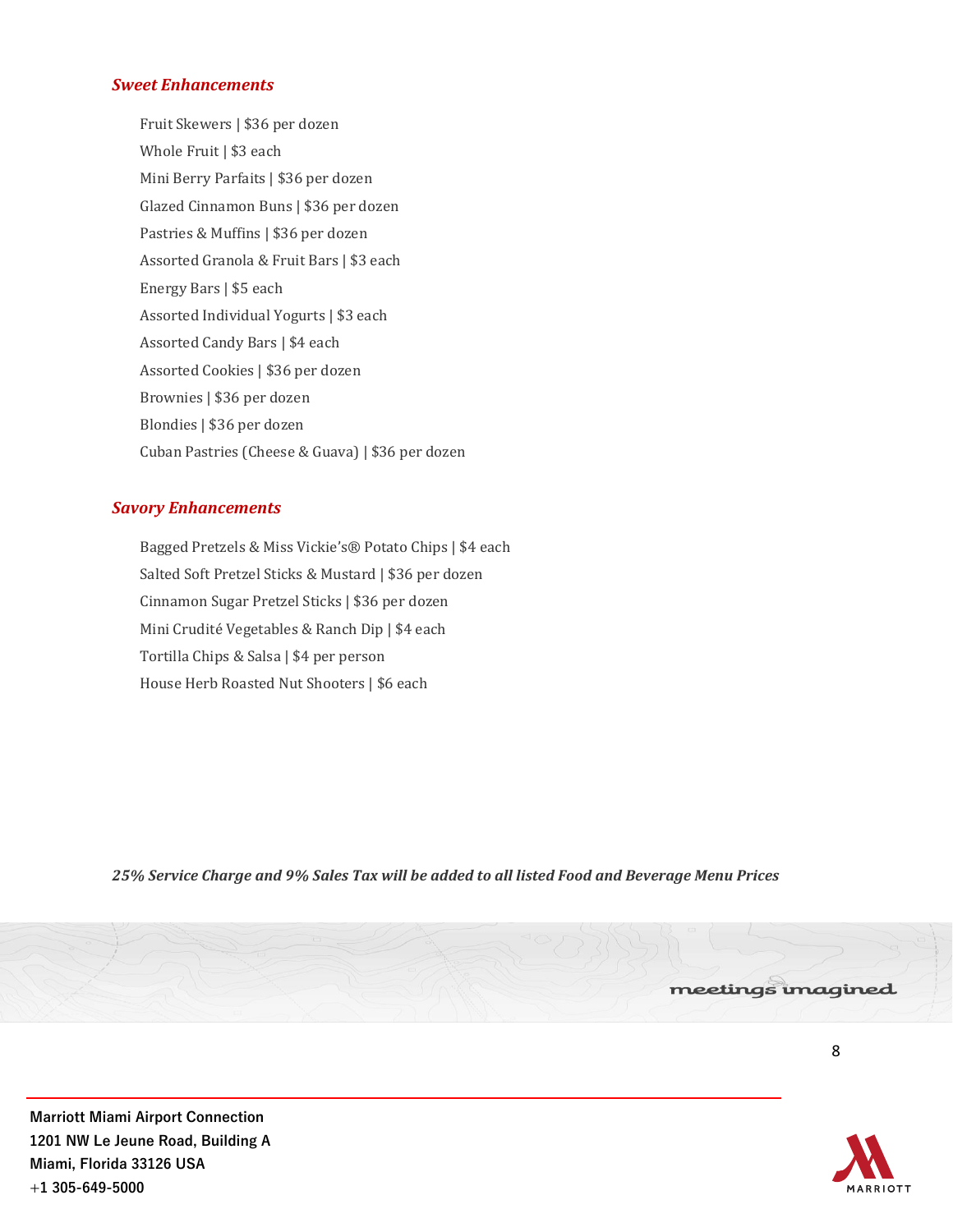## *Beverage Enhancements*

Seattle's Best® Regular & Decaffeinated Coffee & Assorted Bigelow Hot Tea | \$68 per gallon Assorted Pepsi® Soft Drinks | \$4 each Bottled VASA Water | \$4 each Bottled Aquafina Water | \$6 each Bottled VOSS Water | \$7 each San Pellegrino Sparkling Water | \$7 each Lipton Iced Tea | \$6 each Lipton Lemonade | \$6 each Gatorade® | \$6 each Starbucks™ Bottled Frappuccino | \$7 each Rockstar® Energy Drink | \$7 each Red bull Energy Drink | \$7 each Probiotic Kevita | \$7 each

*25% Service Charge and 9% Sales Tax will be added to all listed Food and Beverage Menu Prices*



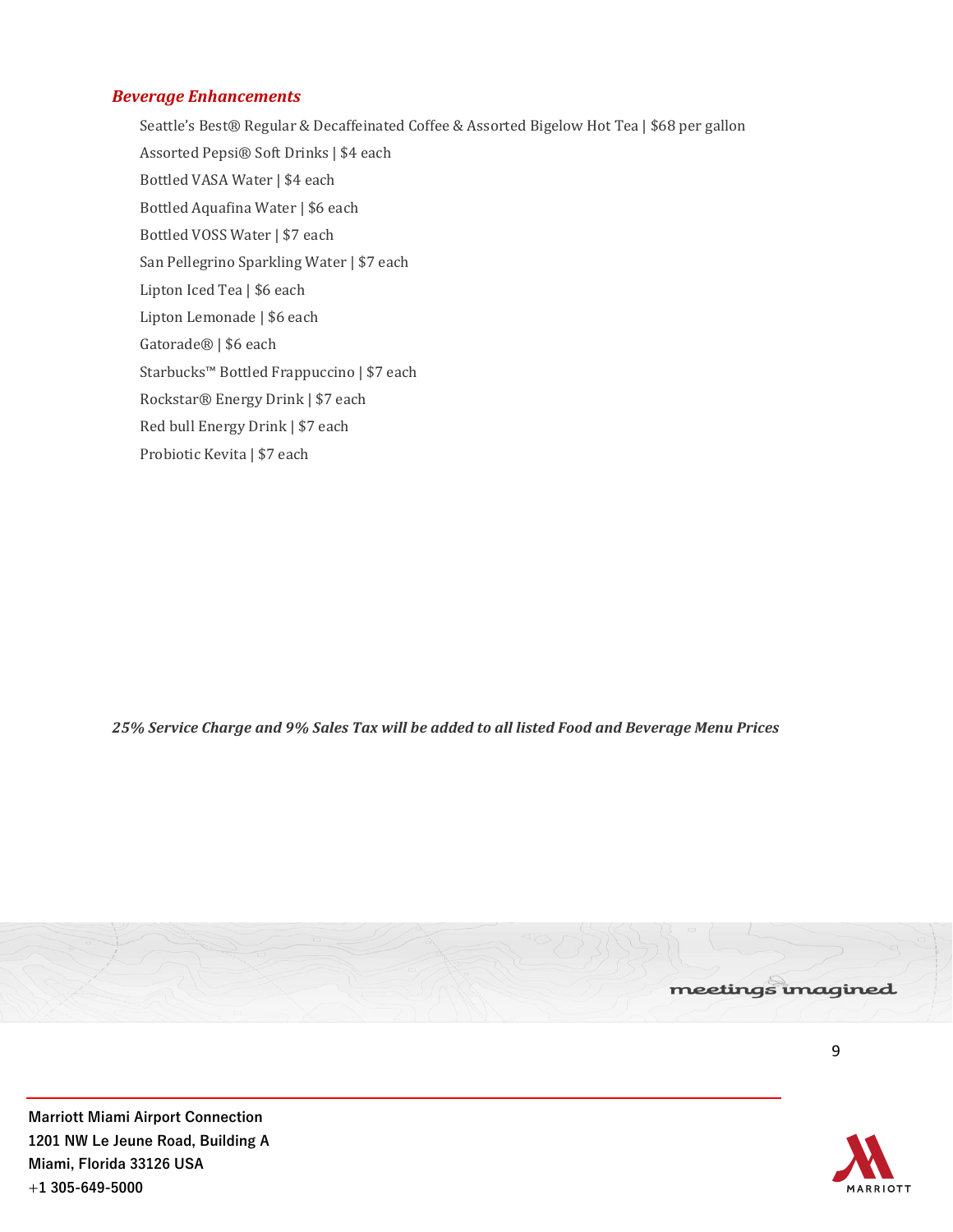# **LUNCH**

# *The Deli Market Buffet***| \$34 per Person**

Soup of the day

Garden Salad- Tomato, Cucumber, Lettuce, Radish, Ranch & Balsamic Dressings Chickpea Salad- Roma Tomato, Cucumber, Avocado, Red Onion, Parsley, Bell Pepper, Lemon Vinaigrette

Turkey BLT Chef's Pan con Bistec sandwich Grilled Vegetable on Focaccia, pesto aioli

House made Kettle Chips

Assorted Cookies & brownies

Freshly Brewed Seattle's Best® Coffee, Decaffeinated and Assorted Selection of Teas

# *The Everything Salad Buffet* **| \$32 per Person**

Miami Sancocho Soup

Pasta Salad - Spinach, Tomato, Olive, Red Wine Vinaigrette Loaded Potato Salad – Bacon, Scallion, Cheddar

Salad Station – Romaine, Red Leaf, Kale, Lettuce, Tomato, Cucumber, Strawberry, Queso Fresco, Garbanzo Beans, Black Beans, Sundried Tomatoes, Quinoa, Fire Roasted Corn, Pecans, Almonds, Dried Cranberry Green Goddess Dressing, Raspberry Dressing, Ranch, Balsamic

Citrus Marinated Chicken Breast Grilled Blackened Salmon Grilled Shrimp Teriyaki Tofu

Assorted Cookies & brownies

Seattle's Best® Coffee, Decaffeinated and Assorted Selection of Teas

## *\*For Groups of 20 or less a fee of \$100.00 will apply*

*25% Service Charge and 9% Sales Tax will be added to all listed Food and Beverage Menu Prices*



**Marriott Miami Airport Connection 1201 NW Le Jeune Road, Building A Miami, Florida 33126 USA +1 305-649-5000**

meetings imagined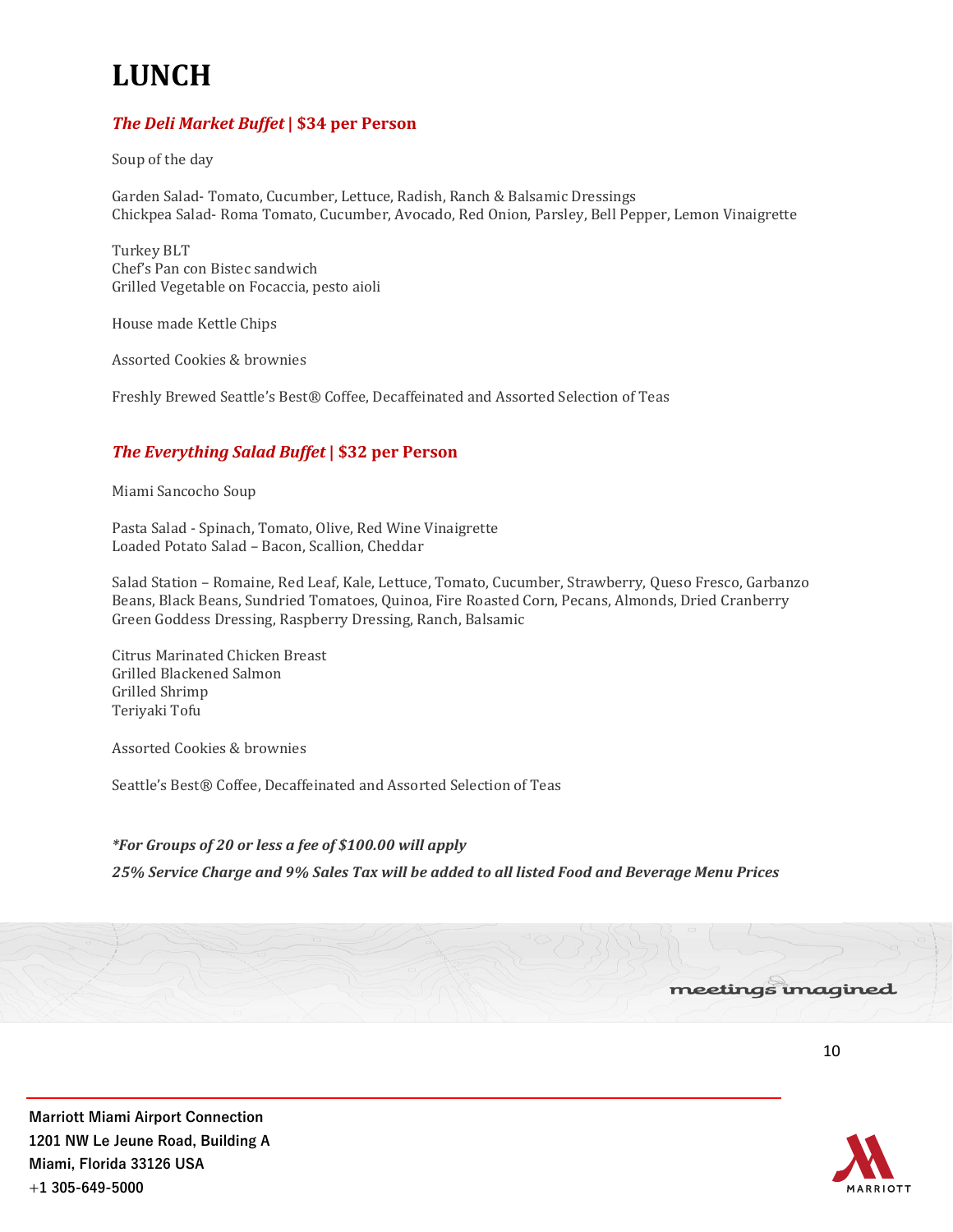# **HOT LUNCH BUFFET**

*All Hot Buffet Lunches are served with Baked Rolls and Seattle's Best® Coffee, Decaffeinated Coffee, Assorted Selection of Teas*

# *Latin Buffet***| \$36 per Person**

Black Bean Soup Garden Salad - Mixed Greens, Cucumber, Tomato, Radish, Carrot, Ranch & Balsamic Dressings

Mojo Marinated Pork Roasted Chicken Fricassee

Fried Sweet Plantains White Rice

Flan Tres Leches Cake

## *Italian Buffet***| \$38 per Person**

Caprese Salad – Basil, Grape Tomato, Mozzarella Cheese, Virgin Olive Oil Caesar Salad - Romaine, Aged Parmesan Cheese, Homemade Croutons, Creamy Caesar Dressing

Braised Beef - Wild Mushroom Ragout Lemon Caper Chicken

Ratatouille - Sautéed Garlic, Onions, Zucchini, Eggplant, Bell Peppers, Citrus Thyme Risotto

Tiramisu Fruit Tarts



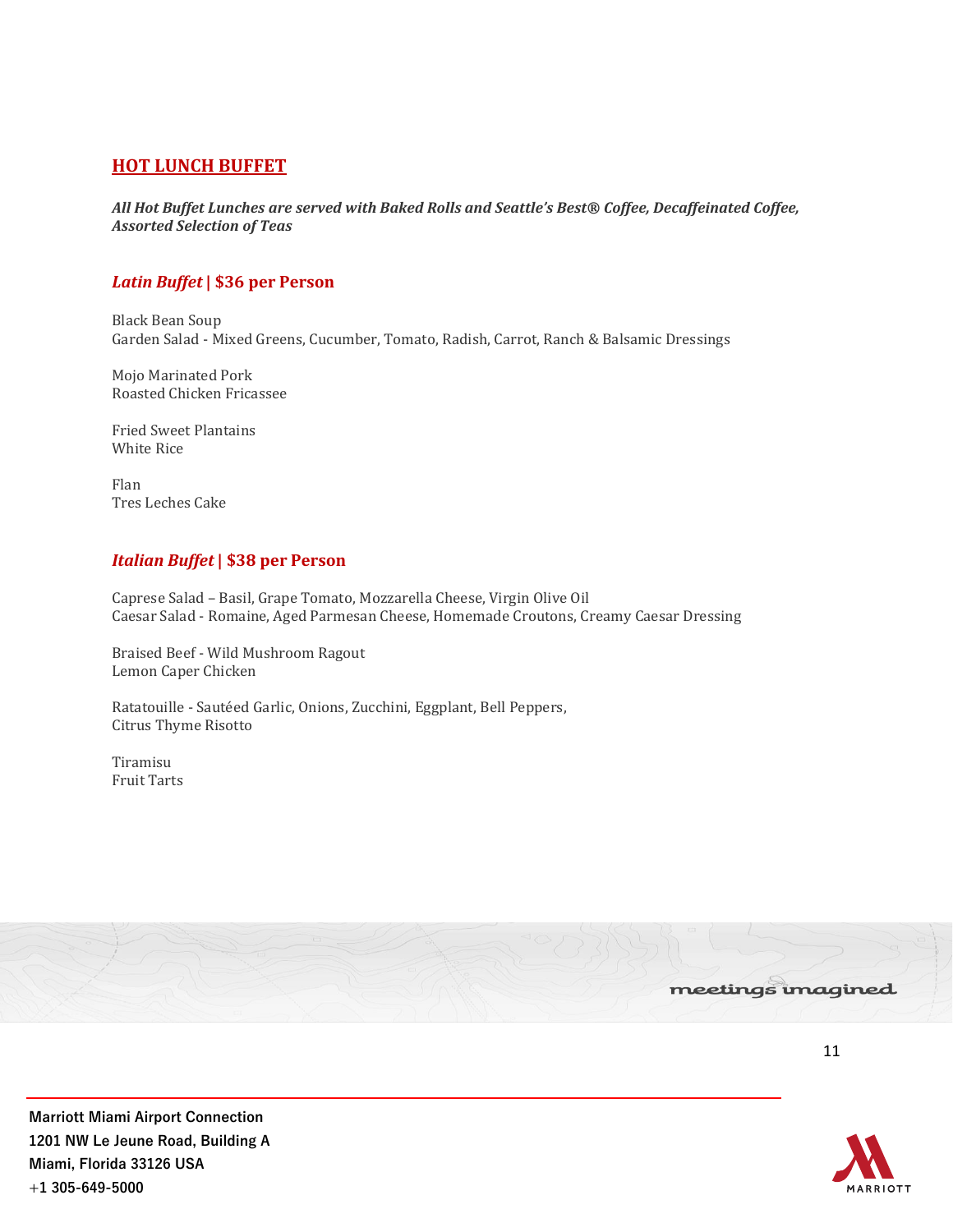#### *\*For Groups of 20 or less a fee of \$100.00 will apply*

*25% Service Charge and 9% Sales Tax will be added to all listed Food and Beverage Menu Prices*

#### *Mediterranean Buffet* **| \$40 per Person**

Greek Salad - Iceberg, Tomato, Red Onion, Olives, Feta Cheese, Oregano, Red Wine Vinaigrette Harvest Salad - Apple, Arugula, Blue Cheese, Candied Walnuts, Citrus Vinaigrette

Gyro Station: Lamb, Grilled Chicken Lettuce, Tomato, Cucumbers, Onions Tzatziki Sauce Hummus

Falafel Roasted Vegetables Potato Wedges

Baklava Lemon Squares

## *Mexican Buffet* **| \$38 per Person**

Tortilla Soup

Southwest Salad – Romaine, Black Beans, Pepper, Cotija Cheese, Tomato, Tortilla Chips, Ranch

Plantain Crusted Mahi – Citrus Sauce Chipotle Braised Beef

Sautéed Tri-Color Peppers & Onions Cilantro Lime Rice Soft Flour Tortillas

Churros Horchata Arroz con Leche

#### *\*For Groups of 20 or less a fee of \$100.00 will apply*

*25% Service Charge and 9% Sales Tax will be added to all listed Food and Beverage Menu Prices*



12

meetings imagined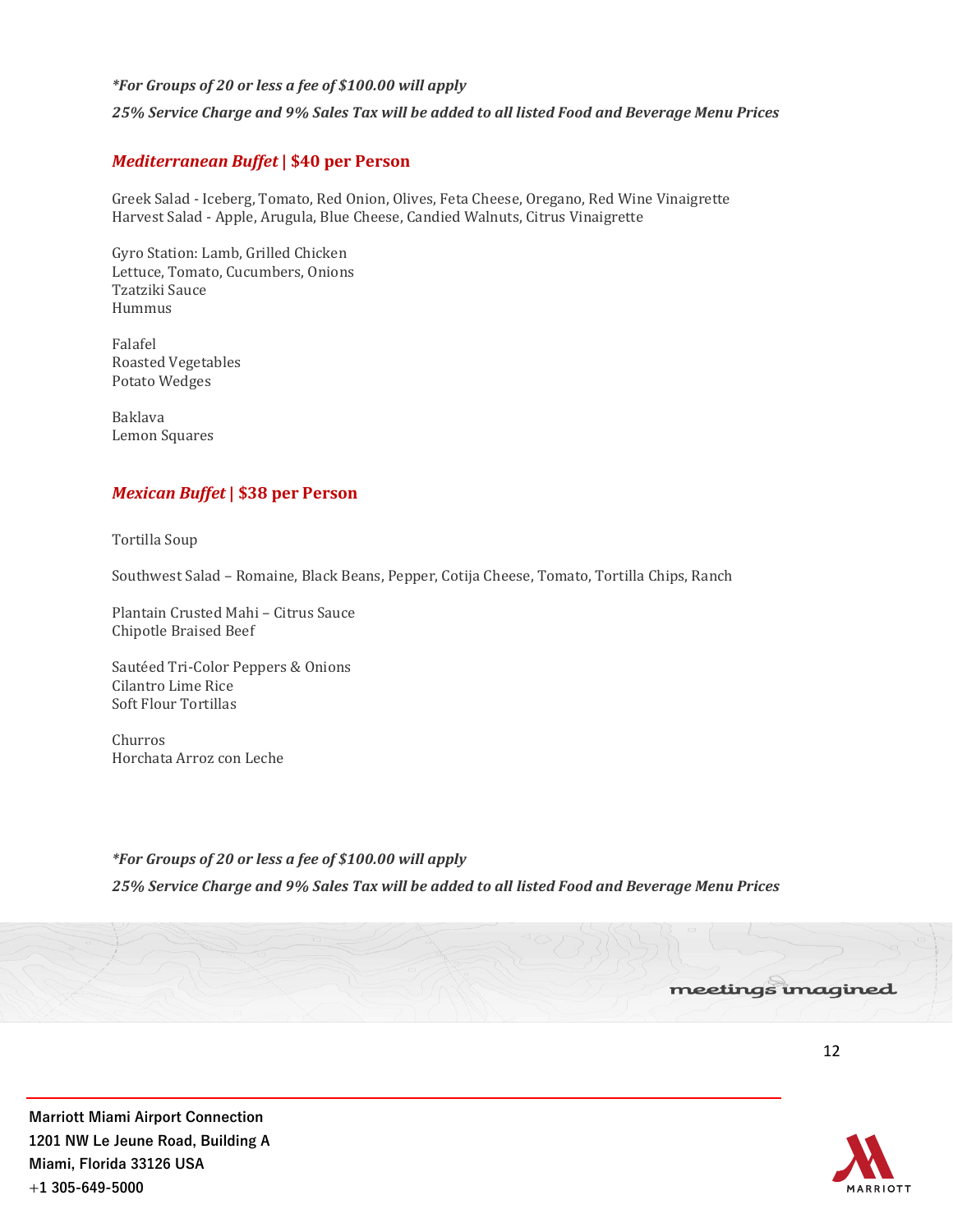# **PLATED LUNCH**

*All Plated Lunches are served with Baked Rolls and Seattle's Best® Coffee, Decaffeinated Coffee, Assorted Selection of Teas*

# *Three Course Plated Lunch*

## **Starter**  *Please select one*

Spinach Salad – Baby Spinach, Orange Segments, Queso Fresco, Almonds, Citrus Vinaigrette Garbanzo Garden Salad – Mezclum Greens, Cucumber, Tomato, Radish, Roasted Sweet Corn, Ranch Dressing Kale Caesar Salad – Romaine, Parmesan, Hose Croutons, Olives, Sundried Tomato, Caesar Dressing Chopped Greek Salad – Iceberg, Tomato, Red Onion, Olives, Feta Cheese, Oregano, Red Wine Vinaigrette

#### **Entrée** *Please Select One*

Grilled Salmon – Tomato Jam, Bok Choy, Farro | **\$38 per person**  Banana Leave Baked Cod – Tomato, Onion, Roasted Pepper, Green Pea Puree | **\$36 per person**  Grilled Chicken – Plantain Mash, Asparagus, Roasted Garlic Mojo **| \$34 per person**  Pan Seared Chicken Breast – Roasted Garlic Mashed Potato, Grilled Asparagus| **\$34 per person**  Roast Pork Loin – Plantains & Potato Gratin, Cilantro Lime Rice | **\$33 per person** Braised Short Rib –Polenta, Shaved Brussel Sprout Salad | **\$38 per person** Grilled 6oz Churrasco –Herb Roasted Potato, Sautéed Mushroom| **\$40 per person** Vegetarian/Sofrito Vegetable Rice (Paella) | **\$30 per person**

#### **Desserts** *Please Select One*

Guava Cheesecake Apple Tart Chocolate Cake Tiramisu Key Lime Tart

*25% Service Charge and 9% Sales Tax will be added to all listed Food and Beverage Menu Prices*



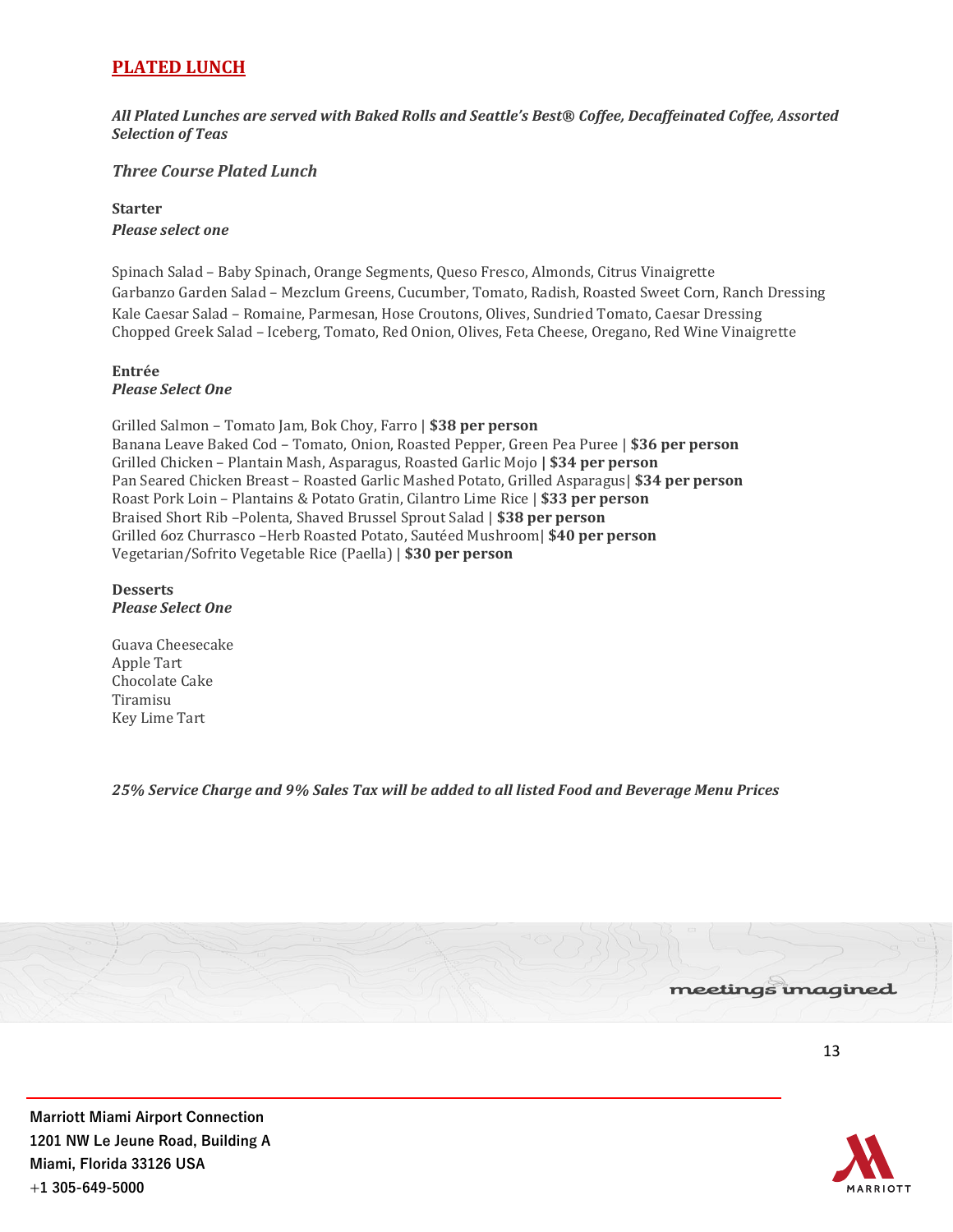# *Boxed Lunch* **| \$32 per Person**

#### **All box lunches include**

Fruit Salad Miss Vickie's® Bag of Chips Brownie or Cookies

#### **Choice of Sandwich** *Please Select One*

Vegetable – Brioche, Lemon Garlic Aioli, Grilled Vegetables Chicken Salad– Herb Flour Tortilla, Fuji Apple, Celery, Raisins, Baby Spinach Ham - Focaccia, Raspberry Jam, Caramelized Onion, Brie Cheese, Lettuce Turkey – Pita, Hummus, Cucumber, Mixed Greens, Tomato, Provolone Roast Beef – Brioche Roll, Boursin Cheese Spread, Fried Shallots, Lettuce, Tomato

*25% Service Charge and 9% Sales Tax will be added to all listed Food and Beverage Menu Prices*



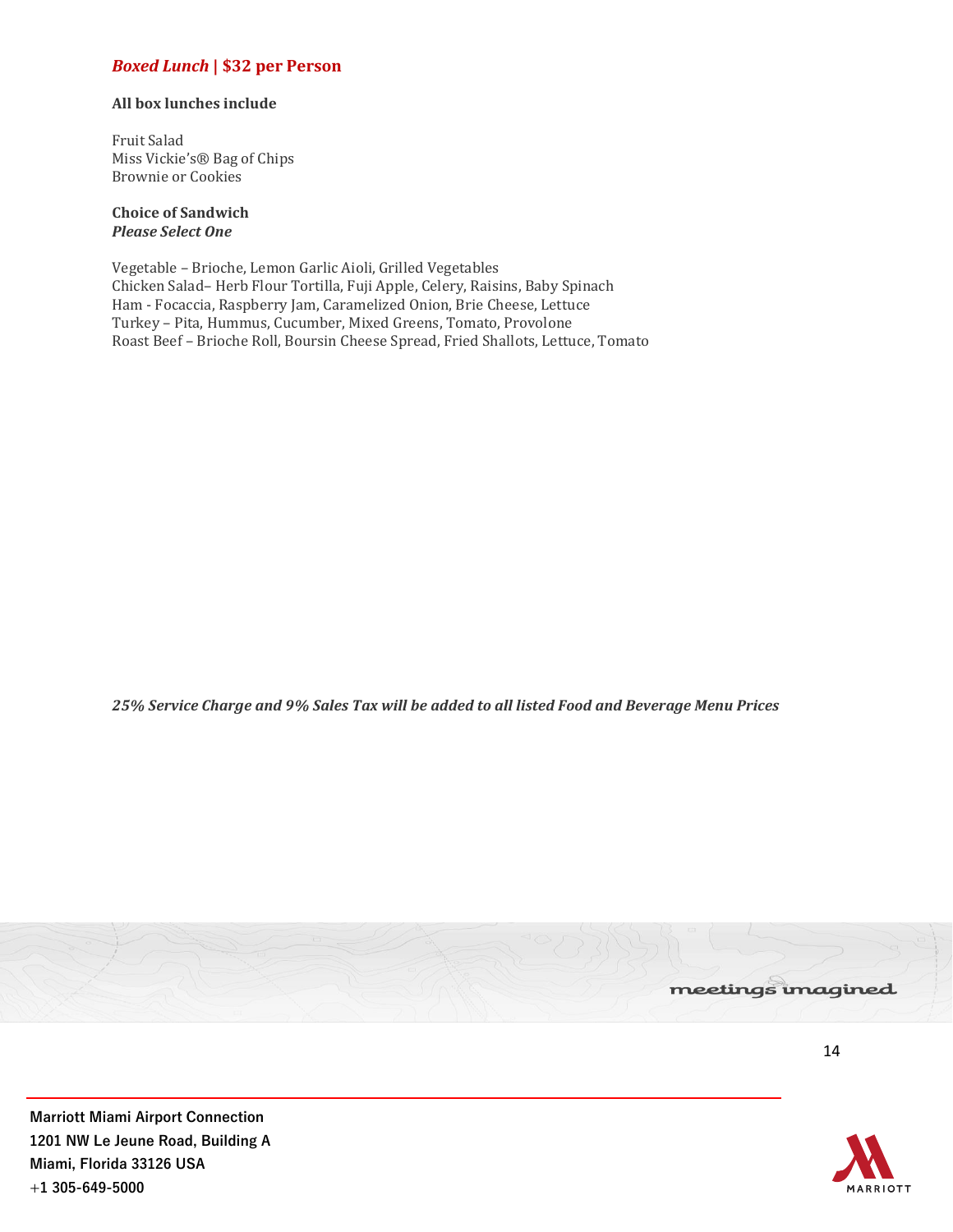# **DINNER**

# **PLATED DINNER**

*All Plated Dinners are served with Baked Rolls and Seattle's Best® Coffee, Decaffeinated Coffee and Assorted Selection of Teas*

**Starter** *Please select one* 

Spinach & Arugula –Seasonal Berries, Brule Farmers Cheese, Apricot, Pecans, Champagne Vinaigrette Miami Artisan Green Salad – Mixed Greens, Plantain, Mango, Cucumber, Tomato, Radish, Ranch Dressing Kale Caesar Salad – Romaine, Parmesan, Hose Croutons, Olives, Sundried Tomato, Caesar Dressing Quinoa Greek Salad –Plum & Cherry Tomato, Red Onion, Olives, Feta Cheese, Oregano, Red Wine Vinaigrette

**Entrée** *Please select one* 

Pan Seared Salmon – Spinach & Garbanzo, Lemon Cream, Paprika | **\$44 per person**  Seared Snapper – Fingerling Potato, Cherry Tomato, Kale | **\$46 per person** Grilled Chicken – Cauliflower Rice, Arugula | **\$40 per person** Roast Chicken – Honey Balsamic, Mushroom, Fork Mashed Potato | **\$40 per person**  Herb Roast Pork Loin – Curry Carrots, Cauliflower Puree | **\$38 per person** Achiote Braised Short Rib – Polenta, Shaved Brussel Sprout Salad | **\$46 per person**  Grilled Sirloin – Herb Roasted Potato, Sautéed Mushroom, Red Wine Jus| **\$48 per person** Vegetarian/Sofrito Vegetable Rice (Paella) | **\$32 per person**

**Dessert**  *Please select one* 

Coconut Crema Catalana Chocolate Mousse, Raspberry Apple Tart Tatin Key Lime Tart, Burnt Merengue

*25% Service Charge and 9% Sales Tax will be added to all listed Food and Beverage Menu Prices*

![](_page_14_Picture_10.jpeg)

**ARRIOTT**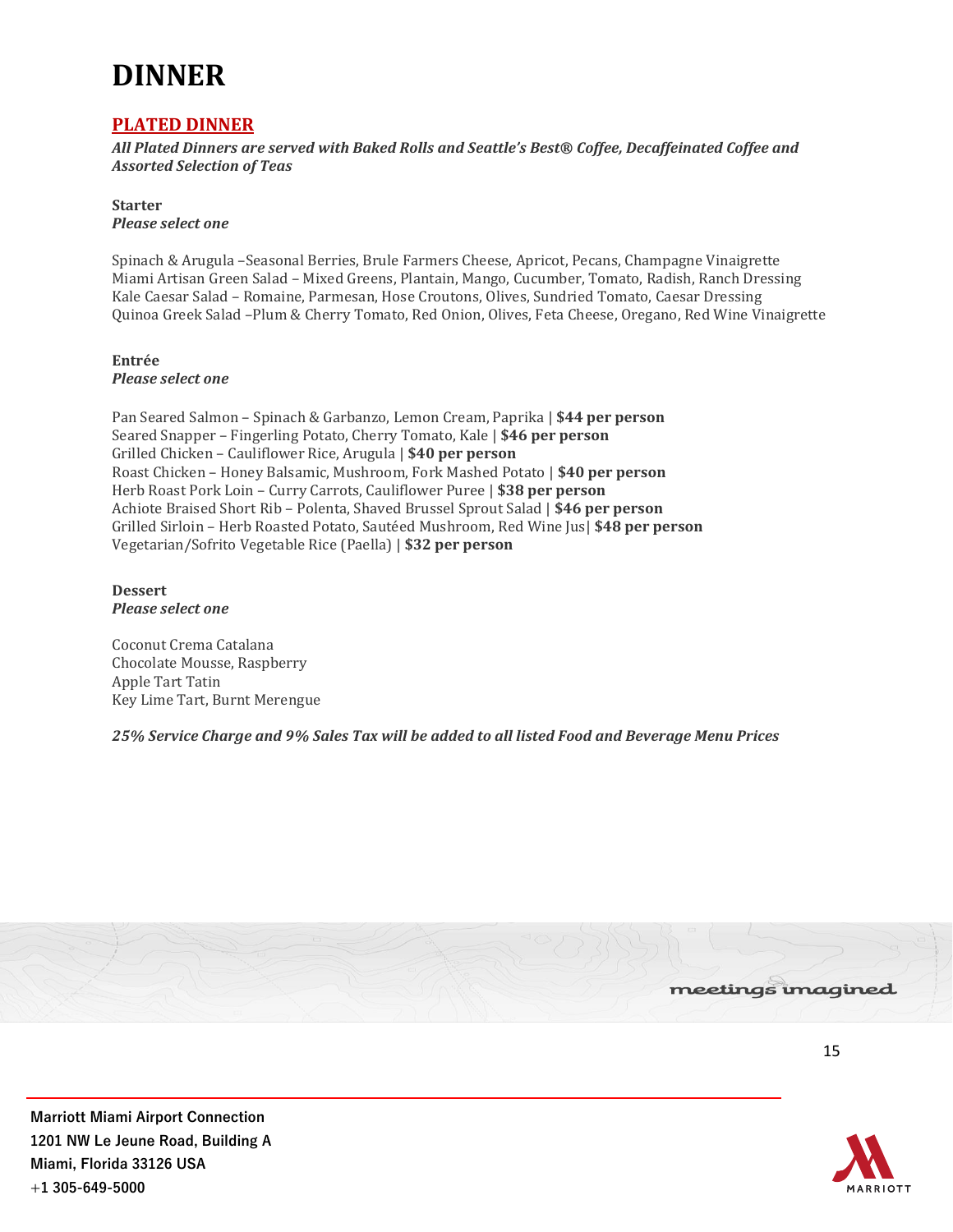# **DINNER BUFFET**

*All Buffet Dinners are served with Baked Rolls and Seattle's Best® Coffee, Decaffeinated Coffee and Assorted Selection of Teas*

## *Southern Buffet***| \$55 per Person**

From the South Salad - Romaine, Red Beans, Grilled Corn, Jalapeno, Boiled Egg, Green Peas, Tomato, Red Onion, Carrot, Queso Fresco, Herb Vinaigrette

Quinoa Cole Slaw – Cabbage, Shredded Carrot, Slaw Dressing

Apple Cider Pork Ribs, Caramelized Onions Blackened Chicken – Pineapple & Mango Salsa Slow Roasted Beef Brisket- Pan a jus

Fire Roasted Corn, Broccolini Cheesy Grits

Apple Pie Caramel Flan Cheesecake

## *Grove Buffet* **| \$57 per Person**

Hacienda Salad - Kale, Strawberry, Garbanzo, Tomato, Cucumber, Red Onion, Almond, Carrots, Raspberry Vinaigrette

Couscous – Baby Spinach, Apricot, Tomato, Olive Oil, Raisins

Pan Seared Salmon – Tomato Jam Potato Gnocchi with Adobo Pork Ragù Caribbean Chicken Casserole

Escalivada- Sautéed Garlic, Onions, Zucchini, Eggplant, Bell Peppers Risotto thyme, green beans

Tiramisu Fruit Tarts Guava Bread Pudding

*\*For Groups of 20 or less a fee of \$100.00 will apply*

*25% Service Charge and 9% Sales Tax will be added to all listed Food and Beverage Menu Prices*

![](_page_15_Picture_16.jpeg)

![](_page_15_Picture_18.jpeg)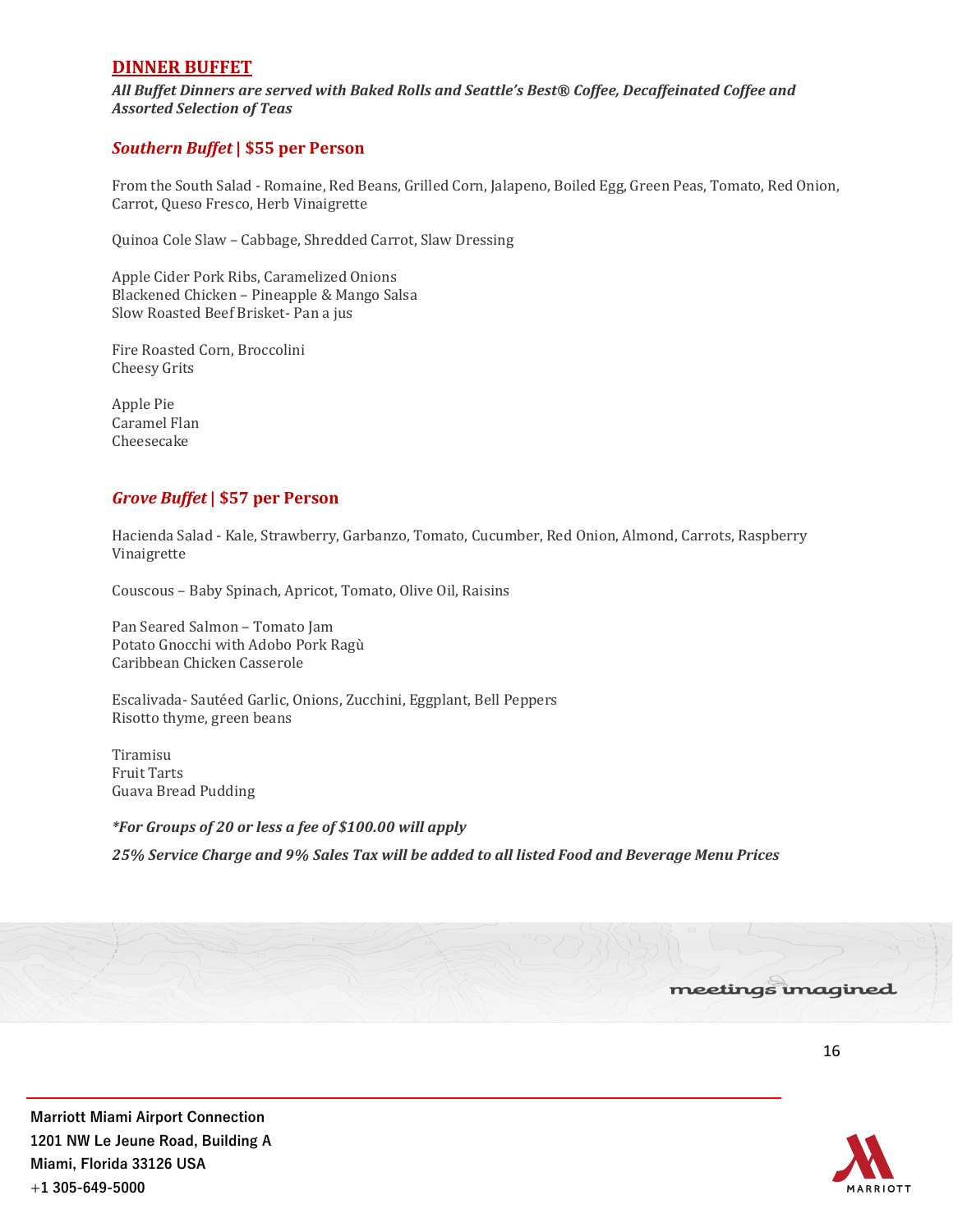# *Little Havana Buffet***| \$60 per Person**

La Granja Salad – Red Leaf, Green Plantain Chips, Corn, Tomato, Cucumber, Blackbean, Queso Fresco, Carrot, Mojo Vinaigrette

Ensalada Rusa – Garlic Aioli, Sweet Peas, Boiled Egg, Carrots, Apple,

Roasted Pork Fricassee, Pollo al Ajillo Roasted Garlic White Wine Aji Panka Braised Beef, Red Onion Tomato, Cilantro

Saffron Yellow Rice, Green Peas Oven Roasted Sweet Plantains

Churros Horchata Arroz con Leche Flan

# *The Gables Buffet***| \$62 per Person**

Orchard Salad – Artisan Greens, Quinoa, Roasted Pepper, Garbanzo, Dried Cranberry, Candied Pecans, Citrus Balsamic

Ensalada de Garbanzo-Roasted Pepper, Sweet Onion, Sherry Vinegar

Cod Vizcaina –White Wine, Tomato Sofrito Arroz Caldozo de Pollo - White Wine (soupy chicken rice) Estofado de Res - Baby Carrots, Shallots, Rosemary

Harvest Farro, Butternut Squash, Arugula Crisp Brussels Sprouts, Apple, Soy Caramel Sauce

Apple Tart Tatin, Caramel Chocolate Dome, Chocolate Ganache Key Lime Tart

*\*For Groups of 20 or less a fee of \$100.00 will apply*

*25% Service Charge and 9% Sales Tax will be added to all listed Food and Beverage Menu Prices*

![](_page_16_Picture_14.jpeg)

![](_page_16_Picture_17.jpeg)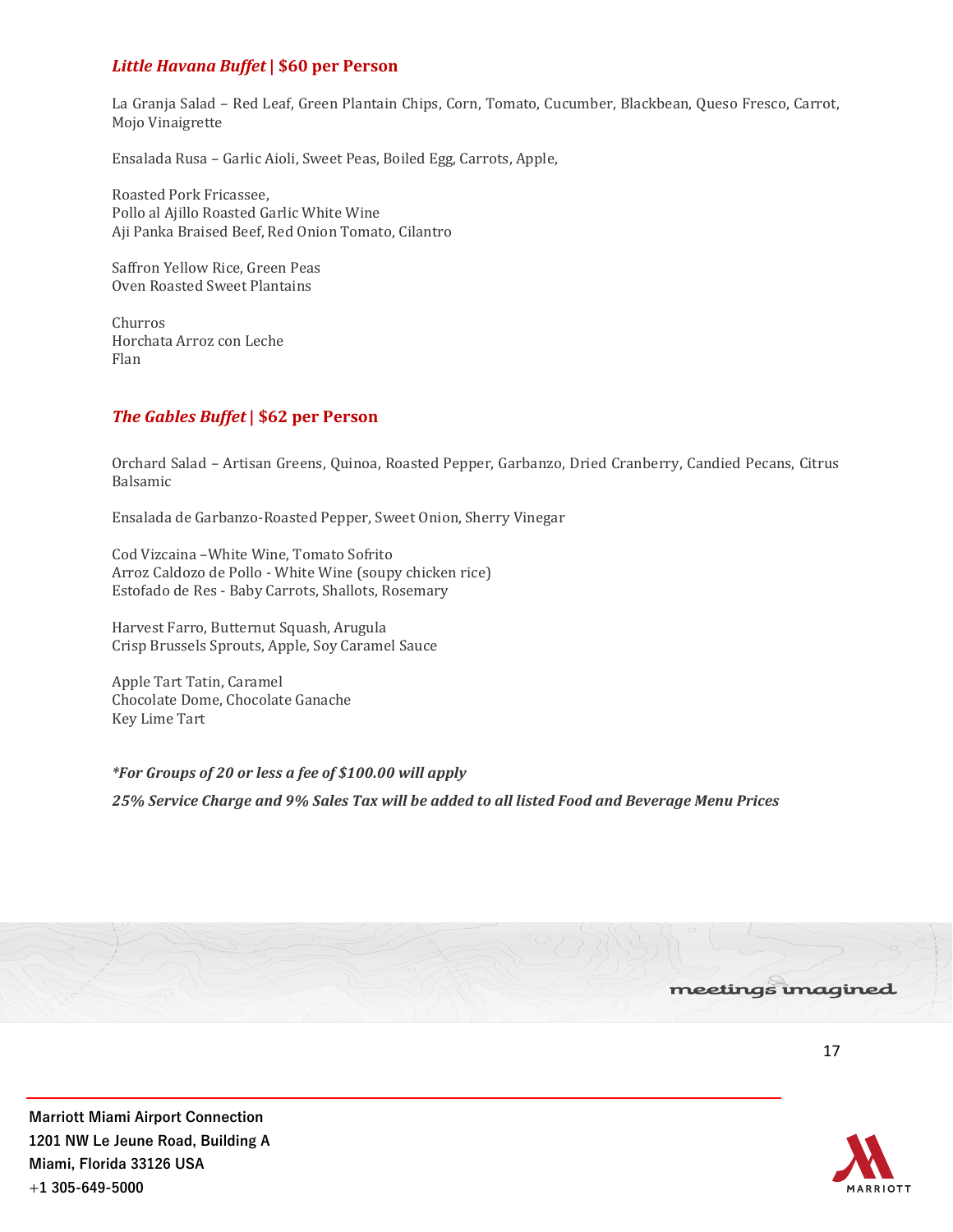# **HORS D'OEUVRES**

#### *Butler Passed Hors D'Oeuvres*

### **Hot | \$5 per piece**

Pulled Chicken Taco Beef Skewers, "Lomo Saltado Sauce" Pork Bacon BLT Dates with Bacon Pigs in a Blanket

### **Hot | \$6 per piece**

Short Rib Sliders Pork Belly BLT Crab Cakes with Mango Salsa (Seafood) Blackened Shrimp Skewer (Seafood)

#### **Cold |\$5 per piece**

Sundried Tomato Tapenade Crostini Crudité Shots, Ranch Dip Boursin & Caramelized Onion Tart Pan Con Tomate, Manchego cheese

## **Cold |\$6 per piece**

Antipasto Skewer Mini Tortilla Espanola, Garlic Aioli Cocktail Shrimp (Seafood) Mini Tuna Poke, Sushi Rice, Radish (Seafood) Ceviche Shooter (Seafood)

*\*Minimum 25 units per order 25% Service Charge and 9% Sales Tax will be added to all listed Food and Beverage Menu Prices*

![](_page_17_Picture_11.jpeg)

![](_page_17_Picture_14.jpeg)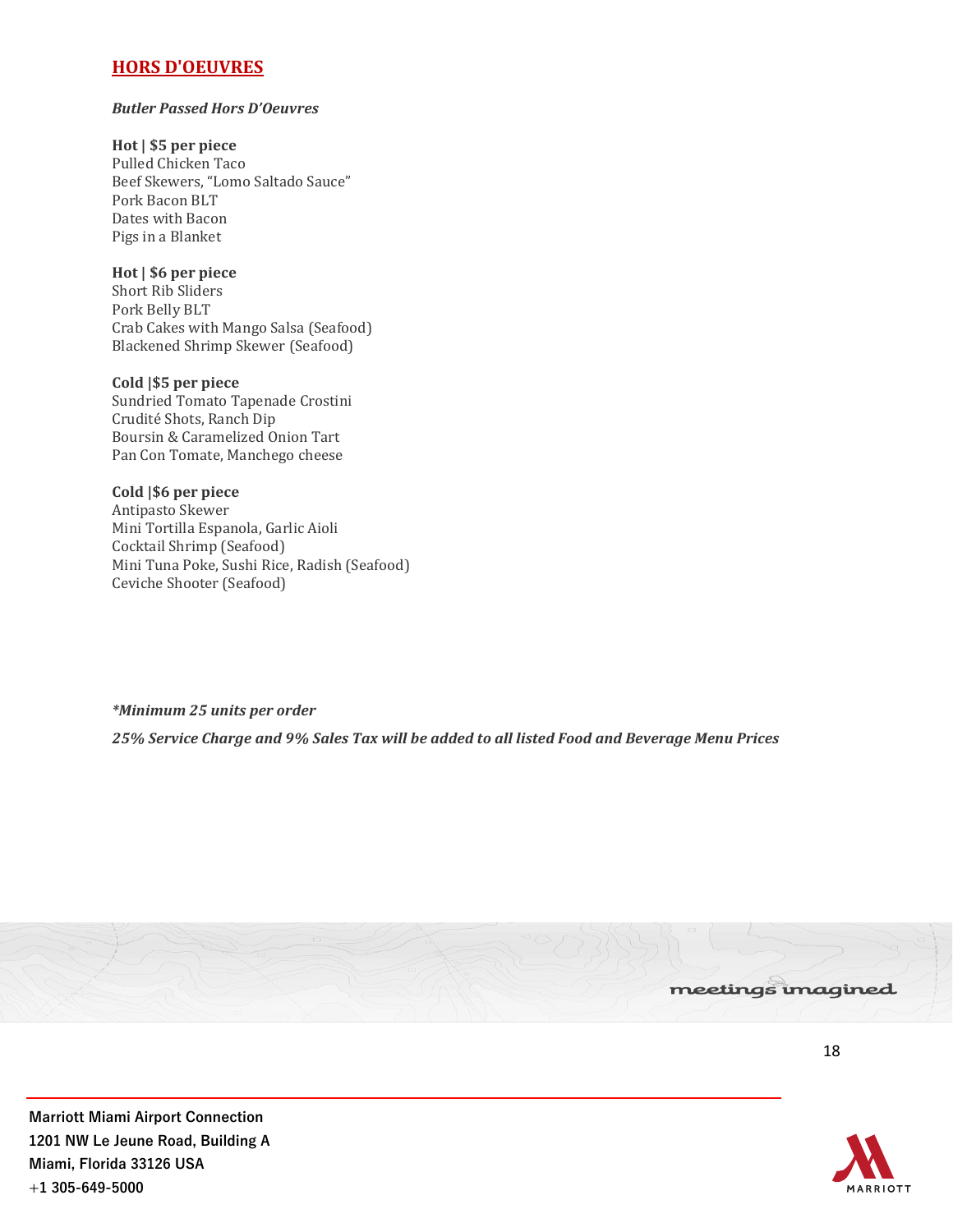# **RECEPTION DISPLAYS**

#### *\$12 per person per Display*

**Domestic Cheese Display** - Cheddar, Swiss, Pepper Jack, Assorted Crackers & Crusty Bread

**Vegetable Antipasto**– Balsamic Mushroom, Grilled Zucchini & Yellow Squash, Roasted Sweet Baby Pepper, Marinated Artichoke, Greek Olives, Basil Infused Tomato, Artisan Bread

**House Made Duo Hummus**- Sweet Potato & Original – Grilled Pita, Carrots, Celery

**Bruschetta**- Multigrain Bread, Baguette, Focaccia, Pita Greek Salad, Tomate Rallado, Sundried Tomato Tapenade, Roasted Eggplant, Cherry Tomato & Basil, Mozzarella & Pesto, Hummus, Tzatziki

#### *\$16 per person per Display*

**Cheese & Charcuterie** - Brie, Pepper & Herb Goat Cheese, Mozzarella, Prosciutto, Chorizo, Salami, Assorted Crackers & Artisan Breads, Dried Fruits, Honey

**Dim Sum**- Steamed Shrimp, Pork Shumai, Spring Roll, Edamame Pot Sticker, Chicken Pot Stickers, Sweet Fried Wonton in Syrup

*25% Service Charge and 9% Sales Tax will be added to all listed Food and Beverage Menu Prices*

**STATIONS**

#### meetings imagined

19

![](_page_18_Picture_13.jpeg)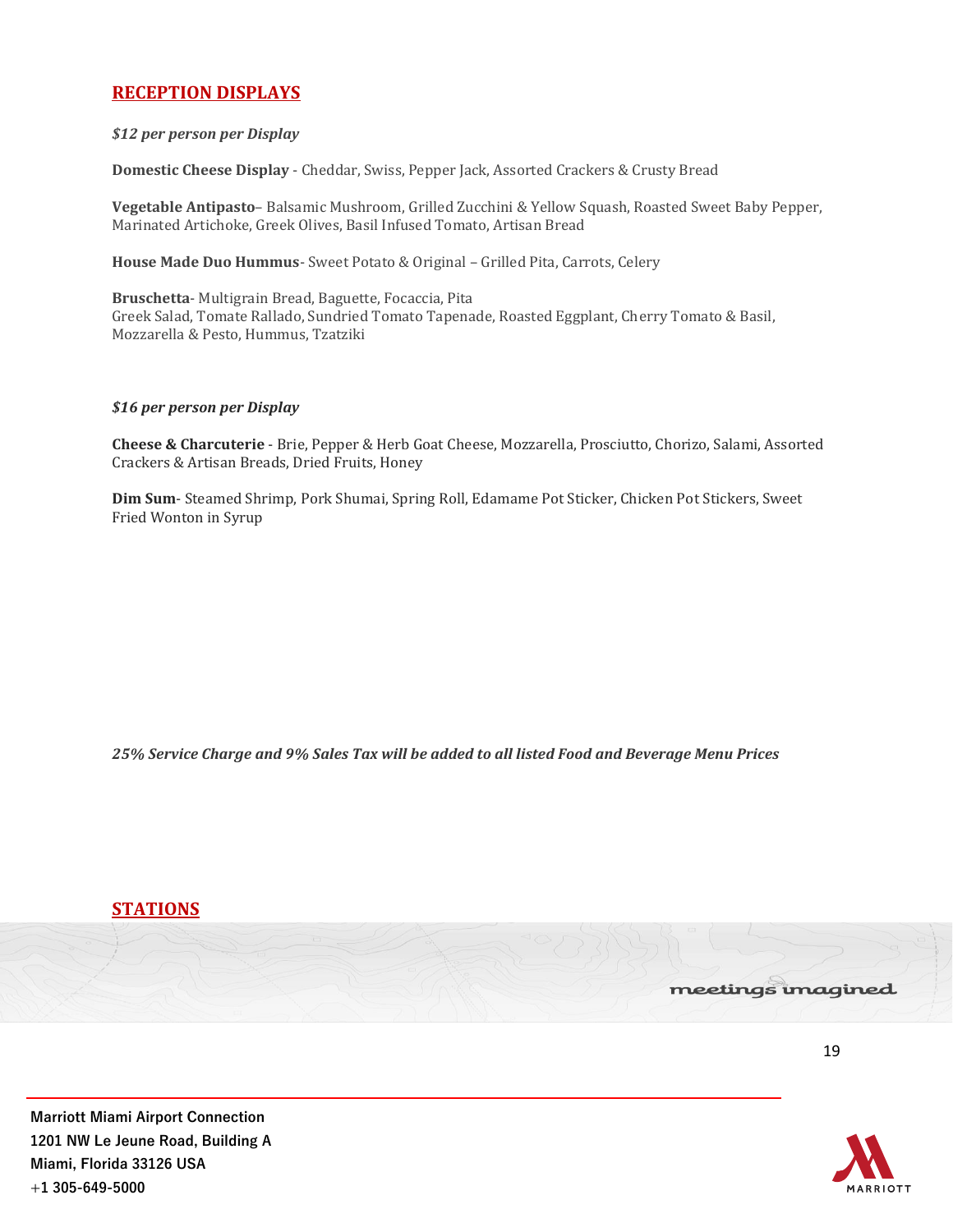#### *\$12 per person per Station*

#### **From The Farm Salad Bar**

Romaine, Red Leaf, Kale Lettuce, Tomato, Cucumber, Carrot, Strawberry, Garbanzo, Black Bean, Quinoa, Fire Roasted Corn, Pecans, Almonds, Dried Cranberry, Green Goddess Dressing, Raspberry Dressing, Ranch, Balsamic

#### **Pasta Station - Choose Two**

Tortellini Alfredo – Garlic & Parmesan Cream Sauce Penne Bolognaise – Tomato Meat Sauce Rigatoni Pesto – Basil, Pine Nut, Parmesan, Olive Oil Mac & Cheese –Bacon Bits

#### *\$20 per person per Station*

**Poke Station** - Poke Tuna, Seared Salmon, Mahi Ceviche Sushi Rice, Brown Rice, Quinoa Edamame, Radish, Cucumber, Mango, Cabbage, Carrots, Artisan Lettuce Wakame, Nori, Pickled Ginger, Lime Emulsion

**Ramen Station** - Soba Noodle, Egg Noodle Mushroom, Broccolini, Soy Marinated Egg, Soy Bean, Tofu, Scallion, Bok Choy, Edamame, Jalapeños, Vegetable Broth (Kombu, Mirin, Dried Mushroom)

*\*Minimum 20 guests per Station, 1 Attendant per 50 guests included 25% Service Charge and 9% Sales Tax will be added to all listed Food and Beverage Menu Prices*

**Carving Stations:**

#### meetings imagined

20

![](_page_19_Picture_13.jpeg)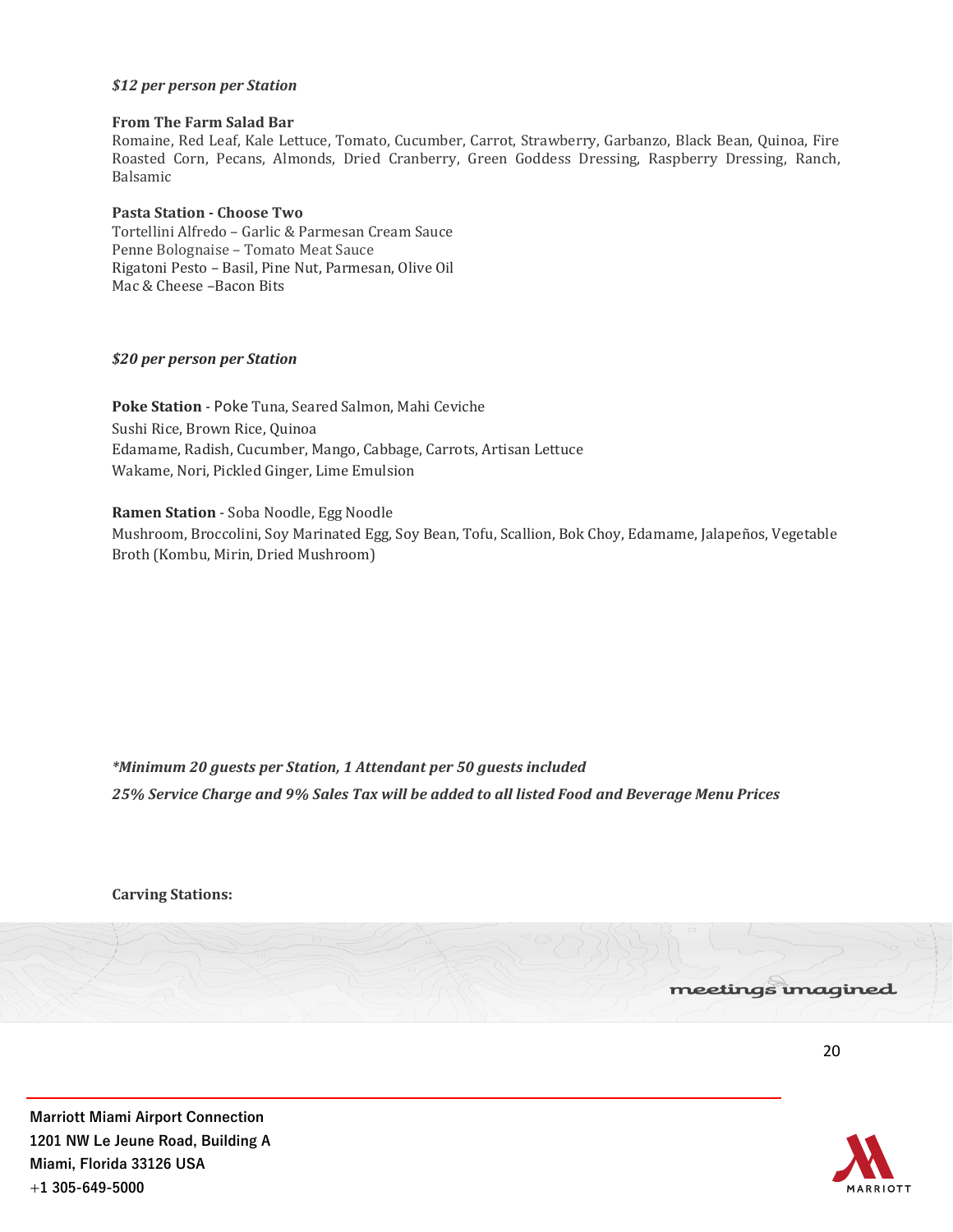*Banana Leaf Baked Snapper* Lemon Herb Jus Charred Cauliflower, Caper Butter *\$16 Per Person*

#### *Peruvian Style Brined Turkey Breast Two Ways,*

Aji Verde Sauce Traditional Gravy Papa a la Huancaina (Miami Style with Aji Amarillo) Assorted Dinner Rolls *\$18 Per Person*

#### *Guava Honey Glazed Ham*

Chayote, Apple & Plantain Chutney Potato Au Gratin Assorted Dinner Rolls *\$17 Per Person*

#### *Coffee Rub Beef Tenderloin*

Cream Sauce, Au jus Garlic Mashed Potatoes Assorted Dinner Rolls *\$25 Per Person*

#### *Orange Salt Crusted Pork Loin*

Apricot, Dates, Mushroom Ragout Fried Yucca, Cilantro Aioli Assorted Dinner Rolls *\$16 Per Person*

#### *Roasted Strip Loin*

Herb Demi Glaze Jasmine Rice, Sofrito Assorted Dinner Rolls *\$20 Per Person*

*(1)Chef Attendant Required for every 50 Guests | \$150 Each Minimum 30 guests required per Station*

*25% Service Charge and 9% Sales Tax will be added to all listed Food and Beverage Menu Prices*

![](_page_20_Picture_13.jpeg)

**IARRIOTT**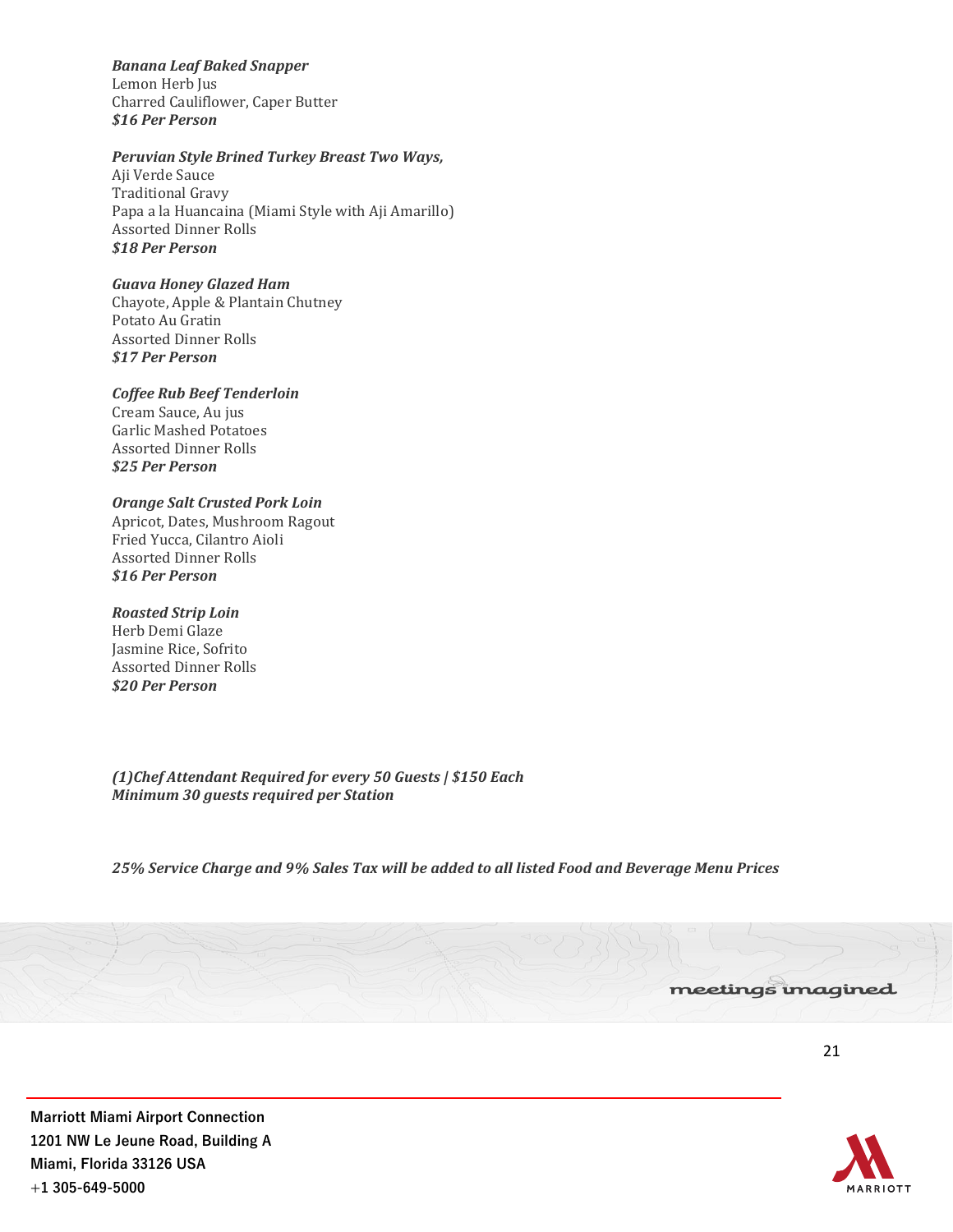# **BEVERAGES**

# **PREMIUM HOSTED BAR**

### **Premium Cocktail | \$9 Each**

*\* Beverage Charge Based Upon Consumption*

Canadian Club Whiskey Smirnoff Vodka Cruzan Aged Light Rum Beefeater Gin Dewar's White Label Scotch Jim Beam White Label Bourbon Jose Cuervo Especial Gold Tequila Korbel Brandy

**Imported Beers | \$8 Each** Corona, Corona Light, Heineken, Stella Artois Lager, Guinness Draught, Modelo Especial

**Domestic Beers | \$7 Each** Michelob Ultra, Budweiser, Bud Light, Coors Light, Miller Lite

**Regional Craft Beers | \$8 Each**  Channel Marker IPA, Sola IPA, Concrete Beach Havana Lager, Samuel Adams Boston Lager, Samuel Adams Seasonal, Blue Moon Belgium White, Truly Hard Seltzer

**House Wine | \$9 Each Soft Drinks & Bottled Waters | \$4 Each**

Bartender Fee | **\$150**

*The Miami Airport Marriott is the only licensed authority to sell and serve alcoholic beverages for consumption on premises. Liquor cannot be brought into hotel by groups.*

*25% Service Charge and 9% Sales Tax will be added to all listed Food and Beverage Menu Prices*

![](_page_21_Picture_12.jpeg)

![](_page_21_Picture_15.jpeg)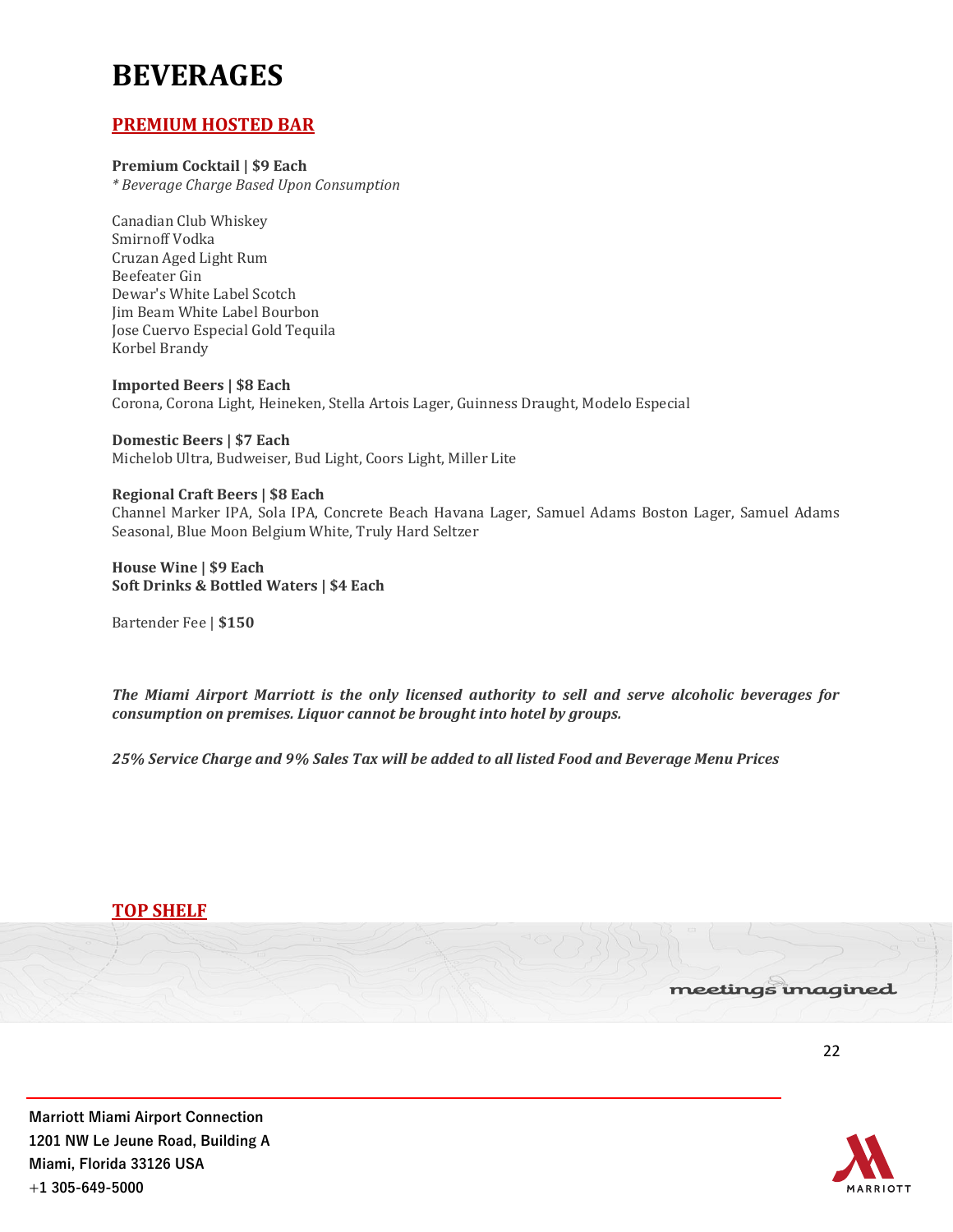#### **Top Shelf Cocktail | \$12 per Drink**

*\* Beverage Charge Based Upon Consumption*

Jack Daniels Tennessee Whiskey Canadian Club Whiskey Absolut Vodka Bacardi Superior Rum Captain Morgan Original Spiced Rum Tanqueray Gin Johnnie Walker Red Label Scotch Dewar's White Label Scotch Maker's Mark Bourbon Don Julio Blanco Tequila Courvoisier VS Cognac Hiram Walker Triple Sec Martini & Rossi Extra Dry Vermouth Martini & Rossi Rosso Vermouth

**Imported Beers | \$8.00 Each** Corona, Corona Light, Heineken, Stella Artois Lager, Guinness Draught, Modelo Especial

**Domestic Beers | \$7 Each** Michelob Ultra, Bud Light, Coors Light, Miller Lite, Budweiser

#### **Regional Craft Beers | \$8 Each**  Channel Marker IPA, Sola IPA, Concrete Beach Havana Lager, Samuel Adams Boston Lager, Samuel Adams Seasonal, Blue Moon Belgium White, Truly Hard Seltzer

**House Wine | \$9 Each Soft Drinks & Bottled Waters | \$4 Each**

Bartender Fee | **\$150**

*The Miami Airport Marriott is the only licensed authority to sell and serve alcoholic beverages for consumption on premises. Liquor cannot be brought into hotel by groups.*

*25% Service Charge and 9% Sales Tax will be added to all listed Food and Beverage Menu Prices*

![](_page_22_Picture_10.jpeg)

![](_page_22_Picture_12.jpeg)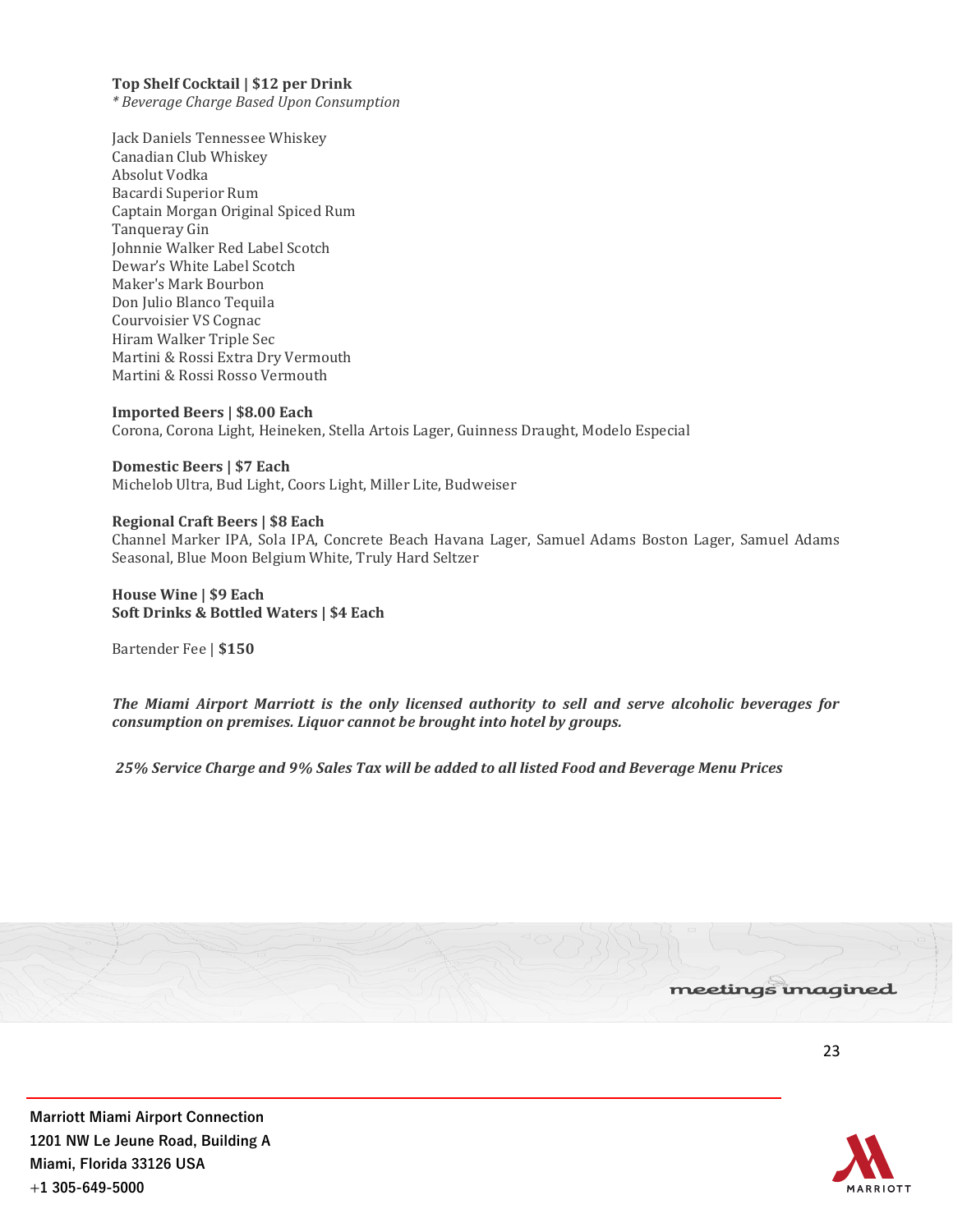# **OPEN BAR**

#### *Well Package Bar* **\$19 per person for the first hour \$10 per person for each additional hour**

Canadian Club Whiskey, Smirnoff Vodka, Cruzan Aged Light Rum, Beefeater Gin, Dewar's White Label Scotch, Jim Beam White Label Bourbon, Jose Cuervo Tradicional Silver

House Red and White Wine

Corona, Corona Light, Heineken, Stella Artois Lager, Guinness Draught, Modelo Especial, Michelob Ultra, Bud Light, Coors Light, Miller Lite, Budweiser, Channel Marker IPA, Sola IPA, Concrete Beach Havana Lager, Samuel Adams Boston Lager, Samuel Adams Boston Lager Seasonal, Blue Moon Belgium White, Truly Hard Seltzer

Soft Drinks & Bottle Waters

#### *Premium Package Bar* **\$22 per person for the first hour \$12 per person for each additional hour**

Jack Daniels Tennessee Whiskey, Crown Royal Whiskey, Grey Goose Vodka, Bacardi Superior Rum, Captain Morgan Original Spiced Rum, Bombay Sapphire Gin, Johnnie Walker Black Label Scotch, Knob Creek Bourbon, Patron Silver Tequila, Hennessy VSOP, Martini & Rossi Extra Dry Vermouth, Martini & Rossi Rosso Vermouth House Red and White Wine

Corona, Corona Light, Heineken, Stella Artois Lager, Guinness Draught, Modelo Especial, Michelob Ultra, Bud Light, Coors Light, Miller Lite, Budweiser, Channel Marker IPA, Sola IPA, Concrete Beach Havana Lager, Samuel Adams Boston Lager, Samuel Adams Boston Lager Seasonal, Blue Moon Belgium White, Truly Hard Seltzer

Soft Drinks & Bottle Waters

## *CASH BAR*

Premium Brands **| \$10 Each** Top Shelf Brands **| \$12 Each** Domestic Beer | **\$7 Each** Imported Beer | **\$8 Each** House Wine | **\$9 Each** Soda or Juice | **\$4 Each**

Bartender Fee | **\$150** Cashier Fee | **\$150**

*25% Service Charge and 9% Sales Tax will be added to all listed Food and Beverage Menu Prices*

![](_page_23_Picture_14.jpeg)

![](_page_23_Picture_17.jpeg)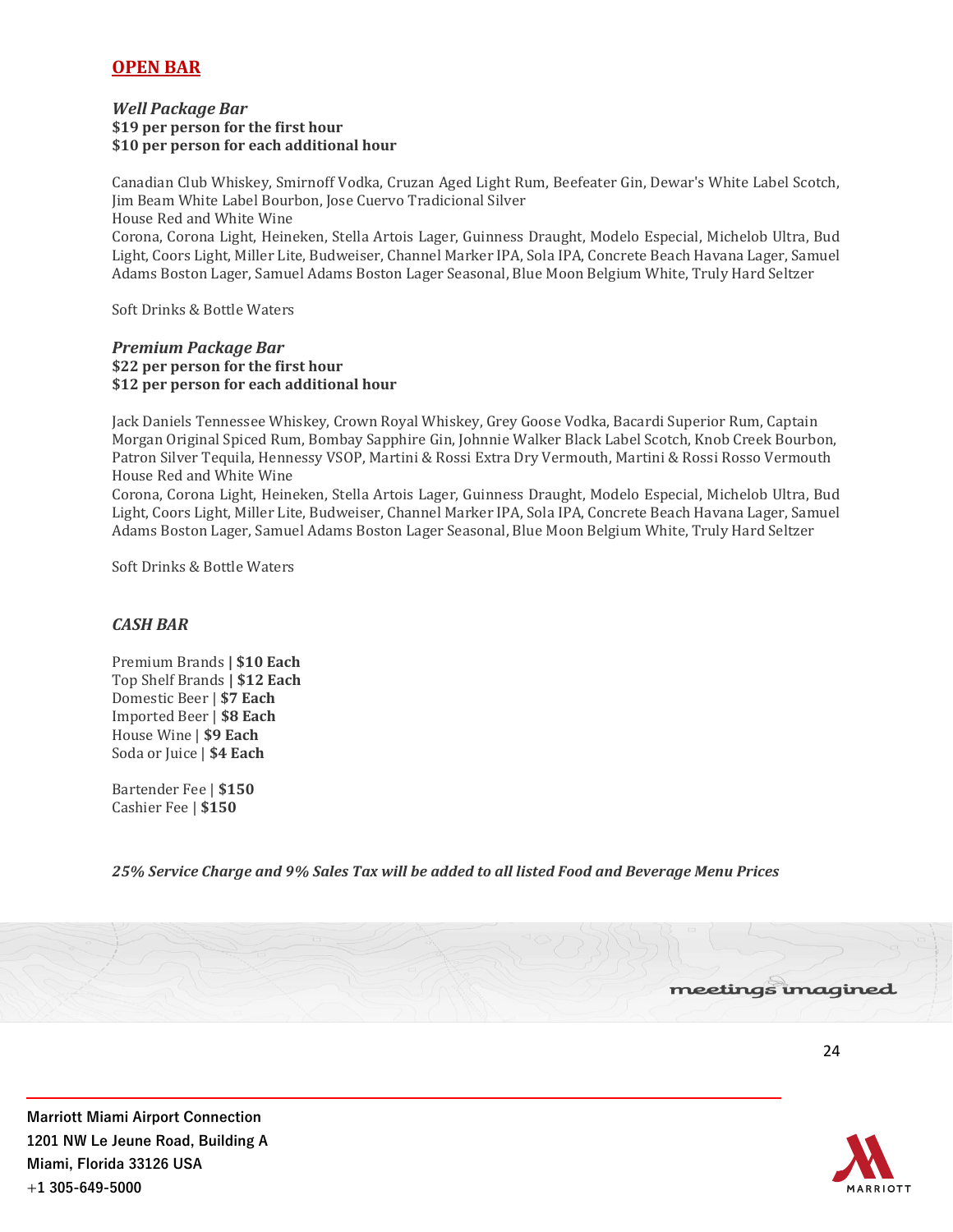# **Banquet Wine List**

## *Sparkling*

Chandon Brut Veuve-Clicquot Brut Mionetto Prosecco

# *Red*

Line 39 Pinot Noir, California Magnolia Grove by Chateau St. Jean Cabernet Sauvignon, California Magnolia Grove by Chateau St. Jean Merlot, California Alamos Malbec, Mendoza Columbia Crest "H3" Cabernet Sauvignon, Horse Heaven Hills

## *White*

Magnolia Grove by Chateau St. Jean Chardonnay, California Magnolia Grove by Chateau St. Jean Pinot Grigio, California Sea Pearl Sauvignon Blanc, Marlborough Dashwood Sauvignon Blanc, Marlborough Sonoma Cutrer "Russian River Ranches" Chardonnay, Sonoma Coast

*Rose* Magnolia Grove by Chateau St. Jean Rose, California

*25% Service Charge and 9% Sales Tax will be added to all listed Food and Beverage Menu Prices*

![](_page_24_Picture_9.jpeg)

![](_page_24_Picture_11.jpeg)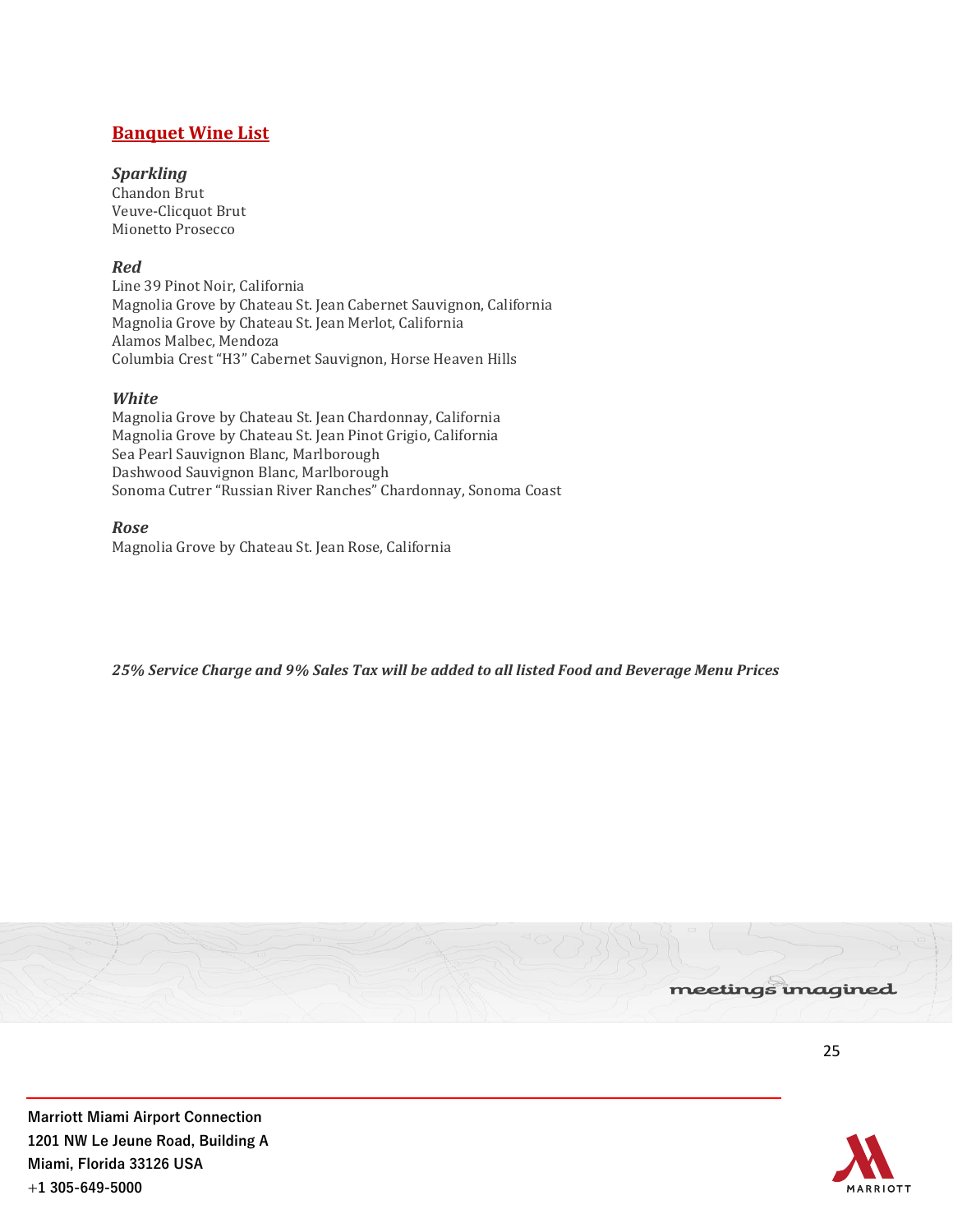# **TECHNOLOGY**

# **Audio a La Carte**

# *Screens*

6 X 6 Tripod | **\$65 Each** 8 X 8 Tripod | **\$75 Each** 7 X 10 Fast Fold (Front Projection) | **\$175 Each**

# *Audio Equipment*

Sound Patch with 1 Speaker | **\$100 Each** Sound Patch with 2 Speakers | **\$175 Each**

## *Video Equipment*

42" Flat Screen Monitor | **\$250 Each** 60" Flat Screen Monitor | **\$350 Each** Seamless Switcher with 9" Preview Monitor | **\$350 Each**

## *Projectors*

LCD 4000 | **\$450 Each** LCD 4500 | **\$550 Each** LCD 5000 | **\$650 Each** LCD 7,000 | **\$1,000 Each**

*\* Service Setup Fee of 25% and 9% Tax is charged on all Audio Visual Equipment Rentals \* All Audio Visual Rentals are based on a Daily Charge for each Room*

![](_page_25_Picture_11.jpeg)

![](_page_25_Picture_13.jpeg)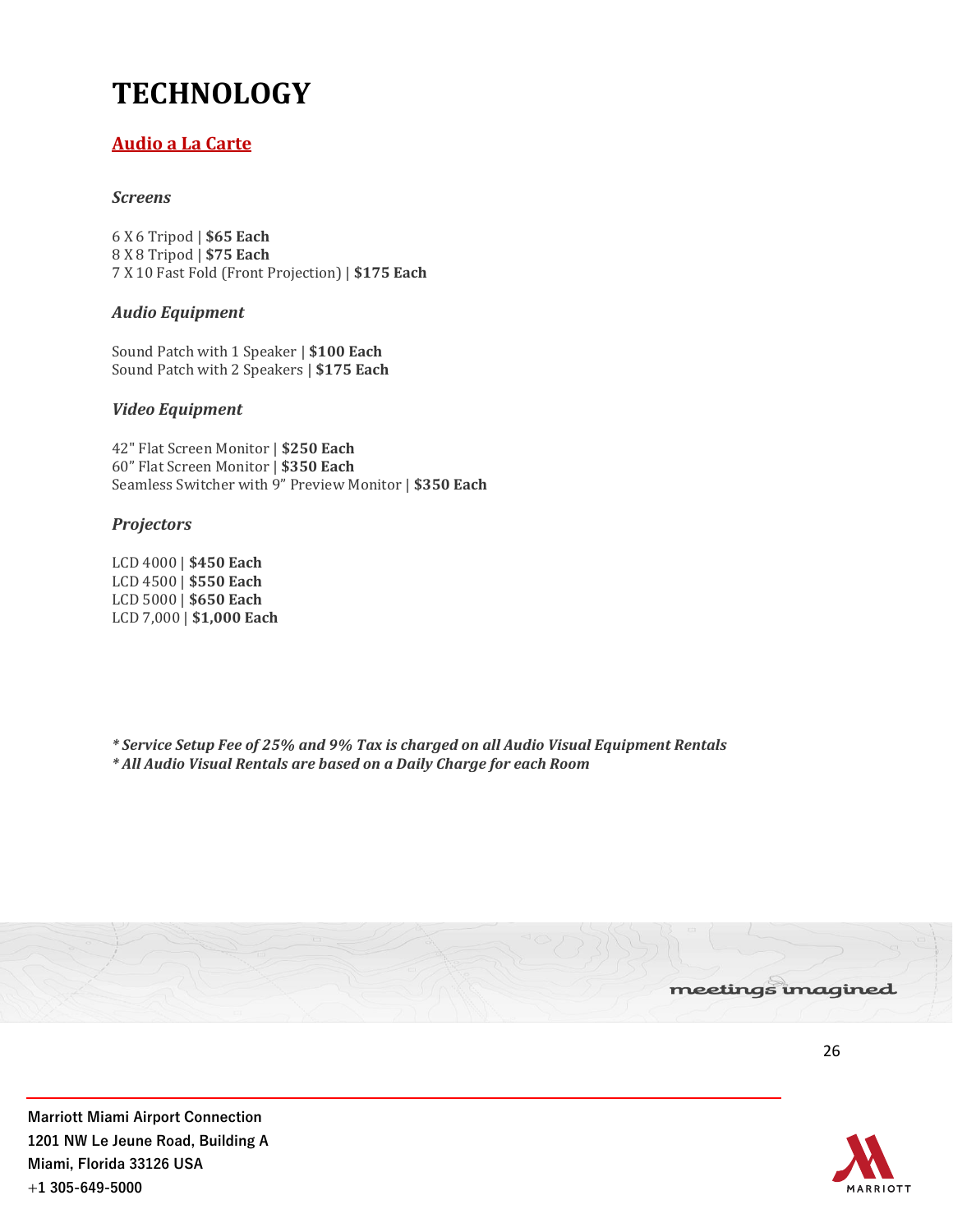## *Microphones*

Wired Microphone | **\$75 Each** Wireless Microphone Lavaliere | **\$175 Each** Wireless Microphone Handheld | **\$150 Each** Push to Talk Microphone | **\$120 Each** Getner Phone (Phone Line Required) | **\$175 Each** 4 Channel Mixer | **\$65 Each** 8 Channel Mixer | **\$120 Each** 16 Channel Mixer | **\$250 Each** Power Drop | **\$320 Each**

## *Meeting Accessories*

Flipchart & Markers | **\$50** Post It Flipchart & Markers | **\$65** Whiteboard & Markers | **\$50** Power Strip and Extension Cord| **\$20** Wireless Advancer/Laser Pointer | **\$50** Laptop Computer | **\$250** Up lights | **\$25**

#### *Communications*

Polycom Speaker Phone (Includes Phone & Phone Line) | **\$150** Phone Line | **\$45** *\*Long Distance Charges may apply*

*\* Service Setup Fee of 25% and 9% Tax is charged on all Audio Visual Equipment Rentals \* All Audio Visual Rentals are based on a Daily Charge for each Room*

![](_page_26_Picture_7.jpeg)

![](_page_26_Picture_9.jpeg)